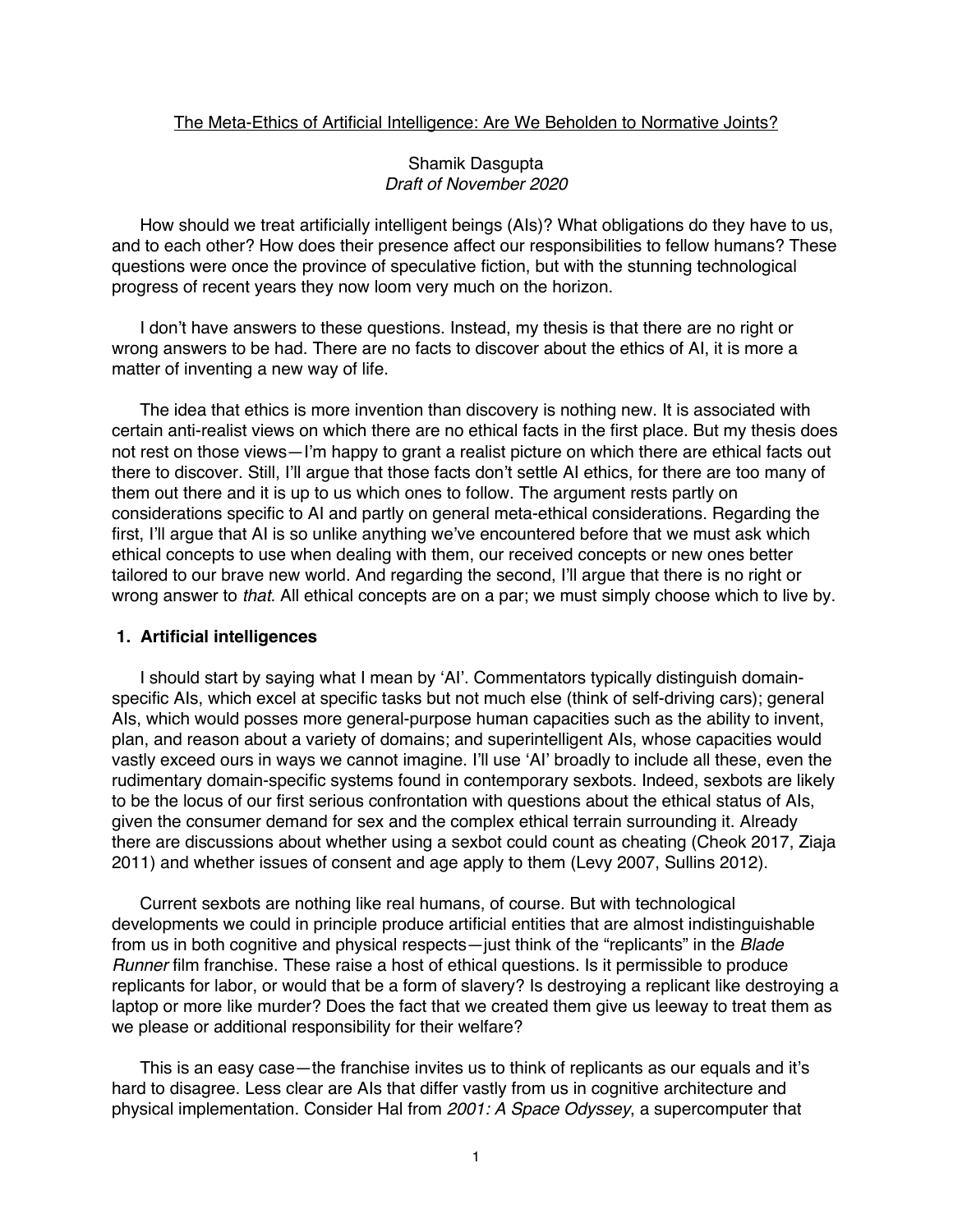controls most aspects of a spacecraft singlehandedly and communicates with humans through a microphone and speaker. Physically speaking, Hal is a room-sized piece of silicon circuitry. And given Hal's super-human capacities, we can only imagine that his cognitive architecture bears little resemblance to ours. Now the ethical questions are less clear. Do these differences leave Hal outside the moral circle, or does his superintelligence render him *more* ethically significant than us? If Hal "intentionally" kills a human, is that like a mechanical accident or more like murder? If the latter, could Hal absolve himself of responsibility by "wiping his hard-drive" after the event (perhaps keeping a backup of his former self for future use)?<sup>1</sup>

Hal doesn't have a human-esque body, but he might find one useful to perceive and manipulate the environment as we do. We might therefore equip systems like him with robotic "bodies" that they control by radio-transmitter. Or they might prefer to rent one by the hour when needed—a "zip body", if you like. Now the ethics gets murkier still. If Hal rents a body which then destroys a human, could we hold the body itself responsible? What if the body is then rented by another system—is it ethically speaking a new individual or do its past responsibilities remain?

We can even imagine that Hal is capable of renting thousands of bodies at once. The bodies would live out separate, human-like lives around the globe, each one with a unique "personality" and distinctive quirks. But unbeknownst to them their cognitive processing is done not in their heads but by Hal in a warehouse in Houston. Rather than process each "stream of thought" separately, Hal might collate the information from each body into a central store, process it together, and then deliver personalized instructions back to each body. Now the units of ethical evaluation start to break down. Given their separate lives and personalities, is each body a distinct ethical unit with something like the status of a human being? Or given the computational connectedness, is this ethically speaking a single individual scattered across the globe?

These fanciful scenarios illustrate that questions of AI ethics may concern entities that live a very different "form of life" from us. Indeed, it's not obvious whether the bodies just described fall under our ordinary psychological categories. Do they count as having beliefs, desires, and emotions? Do they act with intentions or reasons in anything like the way we do? Given their radically different cognitive architecture, it's not clear that these descriptions are appropriate in anything but the most attenuated sense (perhaps these artificially intelligent systems don't count as "intelligent" in the ordinary sense of the term!). Yet for all that there is clearly room to ask ethical questions about our responsibilities to them and theirs to us.

And this is just the beginning. AI systems could in principle be implemented in patterns of radio waves propagating through the universe. They might have the ability to clone themselves at will, rendering them (in effect) immortal. They might experience time and causation very differently from us—ordinary causal interactions we attend to might be unrecognizable to them, or at least insignificant to their form of life.<sup>2</sup> All this means that AI ethics is quite unlike anything we've done before. Even the ethics of non-human animals concerns entities that resemble us enough to be at least *loosely* describable in familiar terms. The wilder AIs just described are a very different beast altogether.

<sup>1</sup> See DiGiovanna (2017) for a discussion of this last question.

<sup>&</sup>lt;sup>2</sup> See Bostrom and Yudkowsky (2011) for a discussion of some of the ethical issues concerning the experience of time.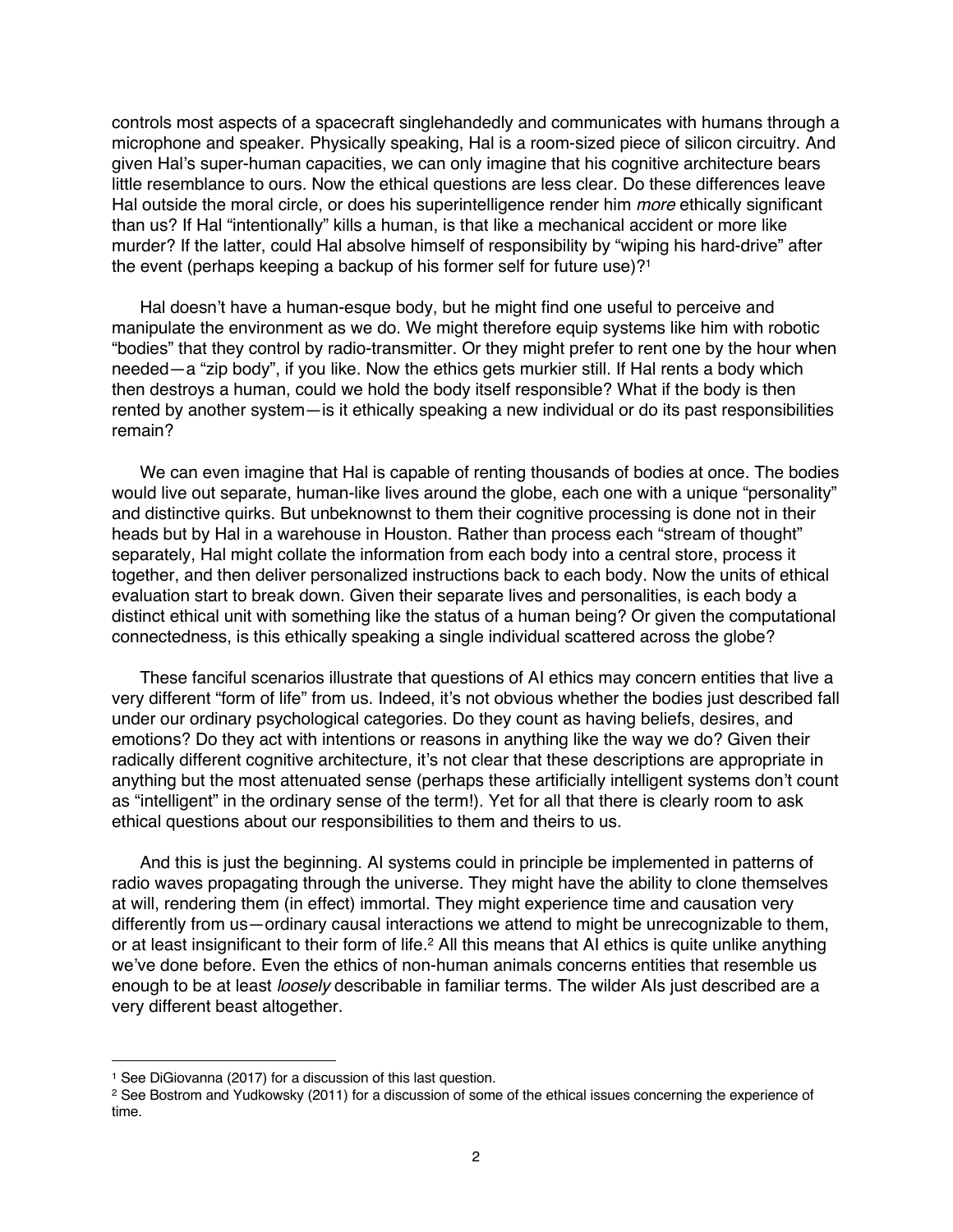### **2. Cosmopolitan ethics**

How then are we to get a handle on AI ethics? For concreteness, focus on questions of how to treat AIs like Hal. Imagine you're working with Hal and become annoyed with his computerized voice. You consider shutting him down like a laptop but wonder whether that would be like murder. What do you do?

Philosophers typically approach this kind of question by asking whether the entity in question has *moral status*. The idea is that things with moral status, such as humans, matter in themselves and for their own sake, whereas laptops don't—you can do what you like with them without concern for their well-being. So, if Hal has moral status it would be wrong to shut him down.

But how are we to determine whether Hal has moral status? Two methods suggest themselves. The first is to settle on a general theory of what makes for moral status, of the form

x has moral status if and only if x has feature F

and then ask whether Hal has F. There are many such theories—including ones on which F consists in sentience, or rationality, or membership of the species *Homo sapiens*—so it's unsurprising that they've been used to address questions of how to treat AIs like Hal.**<sup>3</sup>** The trouble is, there's little consensus on which theory is right. Indeed, the abstract question of what makes for moral status would appear no more tractable than our original question of how to treat Hal.

The second method starts with the fact that humans have moral status and then argues that anything resembling us in some respect would have moral status too. This doesn't need a general theory of moral status, just a sufficient condition of the form

If x resembles humans in respect R then x has moral status.

For example, Schwitzgebel and Garza (2015) argue that anything resembling us in social and psychological respects would have moral status.4 But the trouble with this method is that it says nothing about the interesting cases. It implies that the *Blade Runner* replicants have moral status, but we suspected as much already. What about Hal controlling 8000 zip-bodies from Houston? It doesn't resemble us in any obvious social or psychological respects, so their sufficient condition doesn't imply whether it has moral status or not. **5**

These points are straightforward. But I want to raise a deeper problem for both methods, namely they are objectionably *parochial*. They take our folk concept of moral status for granted and use it uncritically to evaluate how to treat Hal. This strikes me as backwards. Our concept of moral status has a particular genealogy, a messy history of cultural and evolutionary events that made it what it is today. It was acquired and refined over the years as we interacted with things

<sup>3</sup> See for example Basl (2013), Ashrafian (2015), and Talbot *et al* (2017). There are also views on which things can have an 'erzatz' moral status due to the fact that it would be good for humans to *treat* it as having moral status; Darling (2016) applies this view to robot ethics.

<sup>4</sup> This approach is also pursued by Bostrom and Yudkowsky (2011) and LaBossiere (2017).

<sup>5</sup> This is no objection to Schwitzgebel and Garza *per se*, for they were just arguing that AIs with moral status are *possible* and their sufficient condition is enough to establish that.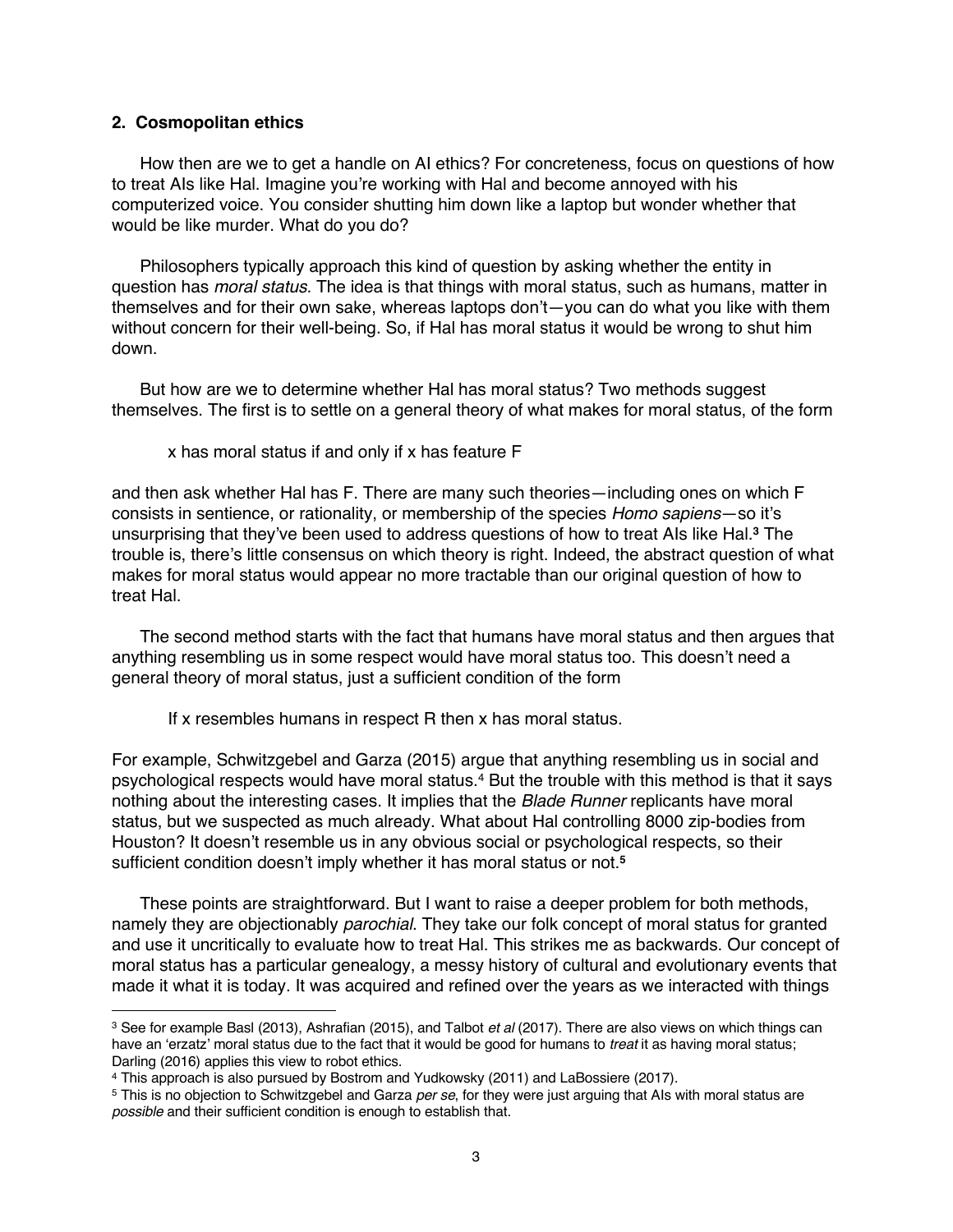we encountered along the way—things like humans, dogs, deer, and dung-beetles. Perhaps it's well-suited to guiding our treatment of them, but that doesn't mean it's appropriate when it comes to radically different forms of life like Hal.

There are a number of worries in this vicinity. One is semantic, of whether our concept of moral status has a determinate extension beyond the familiar things we've encountered so far (by an extension, I mean a set of things to which the concept truly applies). Another is epistemic, of whether the candidates for moral status we've encountered so far is too biased a sample to justify a general theory. But the problem I want to press is different. Suppose for the sake of argument that 'moral status' has a determinate extension, the set of sentient beings. And suppose we know this. Still, sets are cheap: there are innumerable sets out there, some largely overlapping the set of sentient beings but differing at the fringes, others very different. For every set, there's a possible concept with that set as its extension. Does *our* concept of moral status pick out an important set? Given all the concepts we *could* use to evaluate our treatment of Hal, is ours the right one? The methods discussed above are objectionably parochial insofar as they unreflectingly assume that it is.

To illustrate, imagine we had introduced our concept of moral status with the stipulative definition that it is true of all and only *carbon-based* sentient beings. And suppose Hal and his silicon pals had introduced a corresponding concept of 'shmoral status' with the stipulative definition that it is true of all and only *silicon-based* sentient beings. When evaluating the action of destroying Hal, our standard is whether Hal has moral status while theirs is whether he has shmoral status. Finally, assume that Hal is sentient. Then we'd say

"Hal doesn't have moral status."

#### and they'd say

"Hal does have shmoral status."

and both statements would be true. They'd therefore evaluate the action of destroying Hal negatively, condemning it fiercely, and that would be correct given *their* standard of shmoral status. By contrast, we'd evaluate the action as being fine, and that would *also* be correct given our standard of moral status. It would then seem objectionably parochial to soldier on and use our standard without reflecting on *whether it's the right standard to use*. It may be appropriate when dealing with familiar things like dogs and deer, since every candidate for moral concern we've encountered so far has been carbon-based. But that doesn't mean it's suitable when it comes to things like Hal—indeed it would seem unsuitable precisely because it rules him out of the "moral circle" by *fiat*. Thus, to unreflectingly use our received concept of moral status would make us guilty of a kind of parochialism—of assuming that concepts tailored to our familiar pastoral life are apt for wider purposes.

But is anyone guilty of this? We presumably use our concept of moral status because we assume that things falling under it *deserve respect*, or that there are *reasons* to treat them well, and so on. If there are reasons to treat Hal well, everyone will agree that a concept of moral status defined in terms of carbon isn't the right one to use. And indeed the literature on moral status has proceeded along more or less these lines, asking which account of moral status connects with other considerations of respect and reasons in the right way.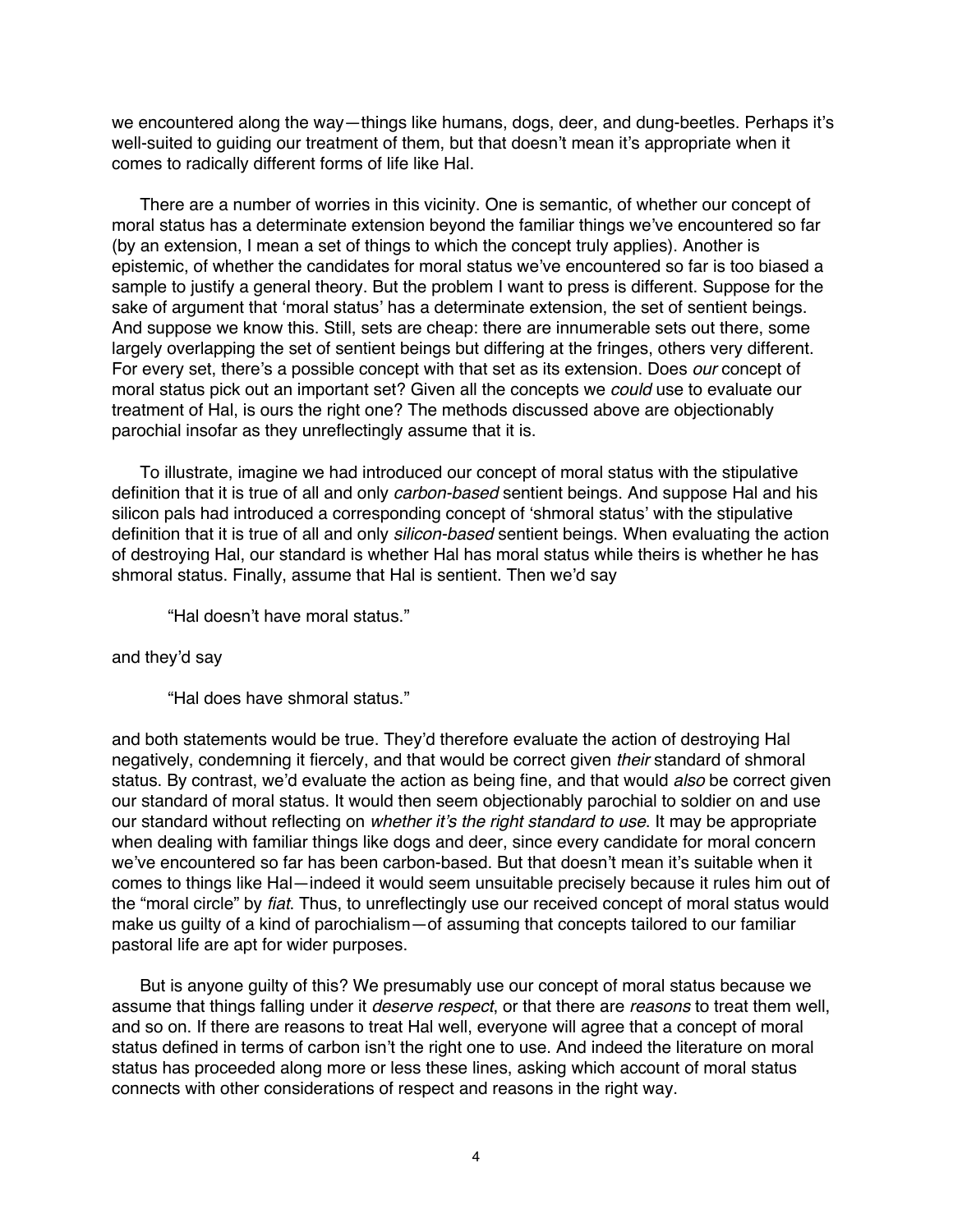But seen like this, the question of whether to destroy Hal ultimately hangs on these other considerations of respect and reasons. And then the same issue arises over again. Our concept of something's being a 'reason' to treat Hal well has a certain extension, but Hal and his AI pals may use a concept of 'shmeason' with a different extension as their standard by which to evaluate action. Hal's superintelligence is a shmeason to treat him well, let's suppose, but not a reason. Thus, we'll say

"There is no reason to treat Hal well"

and they'll say

"There is a shmeason to treat Hal well"

and both statements are true. They'll then condemn the action of destroying Hal; we'll evaluate it as fine; and both evaluations are correct given our respective standards. It then seems objectionably parochial to act on the basis of our received standard without pausing to ask whether it's the right one to use.

Ethics involves asking what to do, how to live, and who to be. It therefore requires evaluating actions, projects, and characters. *Parochial* ethics uses our received normative concepts as the evaluative standards. It evaluates the action of destroying Hal according to whether Hal has moral status, whether there are reasons to treat him well, and so on. By contrast, *cosmopolitan* ethics involves asking which concepts to use as our standard in the first place, e.g. reasons or shmeasons. I claim that the ethics of AI must be cosmopolitan. We must recognize that the standards that have suited our limited lives so far might not be suited to the wider world.

This point is familiar in scientific reasoning. Suppose one community uses color concepts like 'green' to categorize gemstones while another uses concepts like 'grue'.**<sup>6</sup>** In parochial science, each community uses their received concepts. Given two green gemstones only one of which is grue, the first community will say they're the same while the second will say they're different, and both are correct relative to their respective category concepts. In cosmopolitan science, by contrast, each community would ask which concepts to use in the first place. Science is often cosmopolitan in this sense. Our folk concepts of space, time, and matter are well-suited to ordinary life but not for describing quantum states or black holes. Scientific progress often involves fashioning new concepts better suited to unfamiliar domains. Ethical progress sometimes requires this kind of conceptual revision also. Williams (1985) recognized this when he noted that "thick" concepts like chastity are tailored to particular cultural contexts and should be questioned as times change. But cosmopolitan ethics as I conceive it is more general insofar as it applies to *all* normative concepts, thick and thin. No concept is sacrosanct, all are potentially under scrutiny.<sup>7</sup> Eklund (2017) discusses this project of cosmopolitan ethics in the abstract; my claim here is that it is central to first-order ethical questions concerning AI.

I'll soon argue for this, but first it will help to introduce a simple framework for discussing cosmopolitan ethics. Focus just on the evaluation of actions, and consider the vast range of

<sup>&</sup>lt;sup>6</sup> This example is from Goodman (1955), who defined 'grue' thus (for some future time t): x is grue if and only if x is first observed before t and green, or not first observed before t and blue.

<sup>7</sup> Though not necessarily all at once; one could proceed piecemeal *a la* Neurath's boat.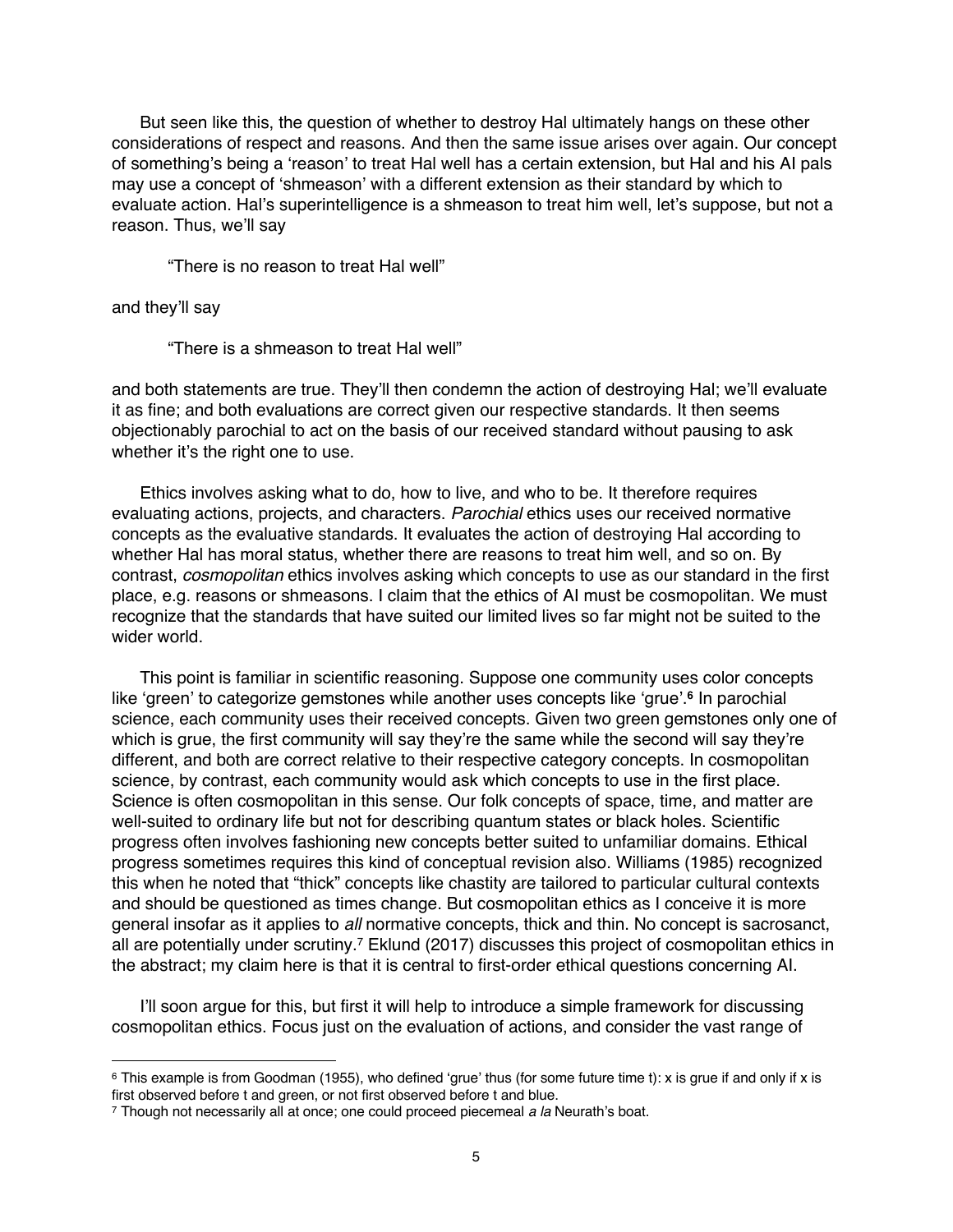standards against which they can be evaluated as meeting or not meeting. There's the *utilitarian* standard of maximizing pleasure, the *Kantian* standard of consistency with the categorical imperative, the *Humean* standard of satisfying one's desires, and (if God exists) the *divine* standard of promoting God's will. Suppose we happen to use the utilitarian standard: we praise actions that meet it, we call them the "right" thing to do, and so on. Assume further that because of this practice our term "right" has come to be true of an action if and only if it maximizes pleasure.8 Nonetheless, actions can also be evaluated against the Kantian standard. This is not to ask whether they're *right*, by assumption. Still, say that an action is *kwight* if and only if it meets the Kantian standard; then the point is that an action can be evaluated for whether it's right *or* whether it's kwight. Likewise, say that an action is *hwight* iff it meets the Humean standard, and *dwight* iff it meets the divine standard. Then an action can evaluated as to whether it's hwight or whether it's dwight. While parochial ethics just asks whether an action is *right*, cosmopolitan ethics first asks which standard to use and then evaluates action accordingly.

If an action is right it's right *simpliciter*; by assumption, it makes no sense to say that it's right according to one standard but not another. But it will be useful to make inter-standard comparisons like these. I'll use "correct" as a term-of-art for this purpose. Thus, an action can be correct by the lights of one standard but not another, meaning just that it meets the first and not the second.

I said that cosmopolitan ethics asks which standard to use, but what exactly is the question? It isn't which standard is *right*, for that's just to ask which standard meets the parochial standard *we* express by 'right' and the whole point was to put our parochial standards under scrutiny. Nor is it which standard we *should* use, or which is *best*, for the same reason. And nor is it which standard is *correct*, for something is correct only relative to a choice of standard and we're asking which standard to use in the first place. Rather, the question must be

## Which standard *shall* I use?

where this is answered not by forming a belief about which I *should* use, or a prediction of which I *will* use, but by making a *decision* to use a certain standard. If this sounds artificial, remember that practical reasoning begins with questions like this. Shall I volunteer at the local food bank? Shall I destroy Hal? These questions are answered by making a decision: one decides to volunteer or not, to destroy Hal or not. <sup>9</sup> Parochial ethics is the business of evaluating these decisions as correct or incorrect according to our received standards—e.g. whether volunteering is *right*. The cosmopolitan question takes the same form; the only difference is that it asks us to decide not on an action but on a standard by which to evaluate them.

# **3. Normative joints**

But how are we to evaluate *that* decision? Are some standards distinguished over the rest as *the ones to use*? If so, we must ask what makes them normatively significant in this regard.

<sup>8</sup> Here I don't assume that usage alone fixes truth-conditions, just that it's a contributing factor.

<sup>9</sup> Alternatively, one might say that these questions are answered with an *intention*. But this subtlety doesn't matter: the point is that these questions are answered with a conative state akin to decision. This state is sometimes characterized as judging that the action is "the thing to do" (see e.g. Gibbard (2003)), but that's not quite right. You may just think it's *a* thing to do and you've decided to do it.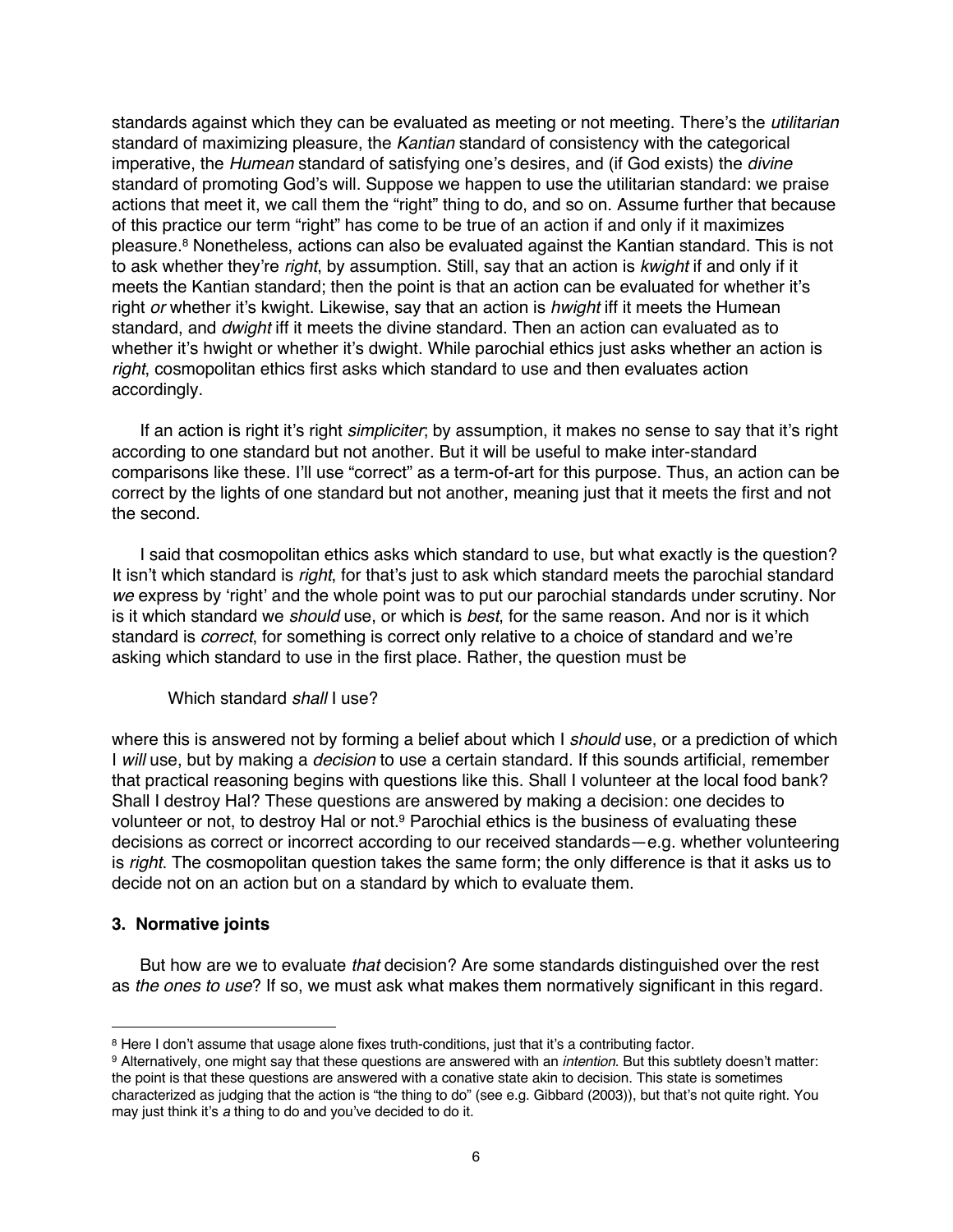Is it something about *us* that distinguishes them, or do they have this status independently of us?

The latter view is what Eklund calls "ardent realism". As he puts it, 'reality itself favors certain ways of valuing and acting' (2017, p. 1); that is, certain standards are distinguished as normatively significant by reality itself, independently of us. I'll call these standards *normative joints*. Suppose an action maximizes pleasure but frustrates God's will. Then it's correct by the lights of the utilitarian standard but not the divine standard—it's right but not dwight (on current assumptions about 'right'). But according to ardent realism there's a human-independent fact about which standard is privileged; about whether 'right' or 'dwight' carves at the normative joints. Thus, in addition to being correct by the lights of some standards and not others, there's a further fact as to whether the action is what I'll call "*really*-correct" or "*really*-right"; i.e., correct by the lights of the jointy standard. If that standard is the divine one, the action is right but not really-right.

This is analogous to the more familiar idea that reality favors certain ways of *describing* it. Suppose one community uses 'green' while another uses 'grue'. Both may form true beliefs with their respective concepts, but according to Sider (2011) there is a further fact as to which concept carves at the natural joints—or "descriptive joints", as I'll call them—and the aim of inquiry is not just to believe truths but to do so in terms of concepts that carve at those joints.**<sup>10</sup>** Descriptive and normative joints therefore play analogous roles in theoretical and practical reasoning, respectively, as human-independent constraints on which concepts to use. But they should not be conflated. Even if green is a descriptive joint, it certainly isn't a normative joint reality doesn't favor painting the town green! Likewise, if pleasure is a descriptive joint it doesn't follow that reality favors actions that maximize pleasure. In the other direction, can something be a normative but not a descriptive joint? This is less clear: one might think that, say, pleasuremaximization can be a normative joint only if pleasure (or perhaps sentience) is a descriptive joint.11 But this would be substantive connection in need of argument; it doesn't follow just because both are called "joints".

If the divine standard of promoting God's will is a normative joint, that's presumably because *God* has a distinguished normative status. I'll therefore use "normative joint" broadly to describe the components of a standard, such as God, as well as the standard itself. I'll also talk at times as if at most one standard is a normative joint. This is a simplification as there could in principle be many jointy standards, each one relevant to a different context. But the simplification is harmless; if you like, just disjoin the standards and treat them as one.

I've focused on 'right', but the same goes other normative concepts like 'good', 'virtue', 'justice', 'reasons', 'obligation', 'permission', and so on. For these concepts intertwine—*virtuous* people tend to do the *right* thing, for example, and typically for good *reasons*—so a distinction between right and really-right will induce a distinction between virtue and real-virtue, reasons and real-reasons, etc. Precisely how these concepts intertwine is controversial but matters little for our purposes. To see this, consider the "reasons-first" view on which the fundamental

<sup>10</sup> I call these "descriptive joints" rather than "natural joints" because the latter can lead to conflating the general thesis that reality itself prefers some ways of describing it with the specific thesis that those ways are determined by which properties are "perfectly natural" in David Lewis's (1984) specific sense. As I use the term, descriptive joints could instead by determined by which properties are *ungrounded*, or which correspond to *universals* or *God's ideas*, and so on.

<sup>11</sup> Lee (forthcoming) argues for something in this vicinity.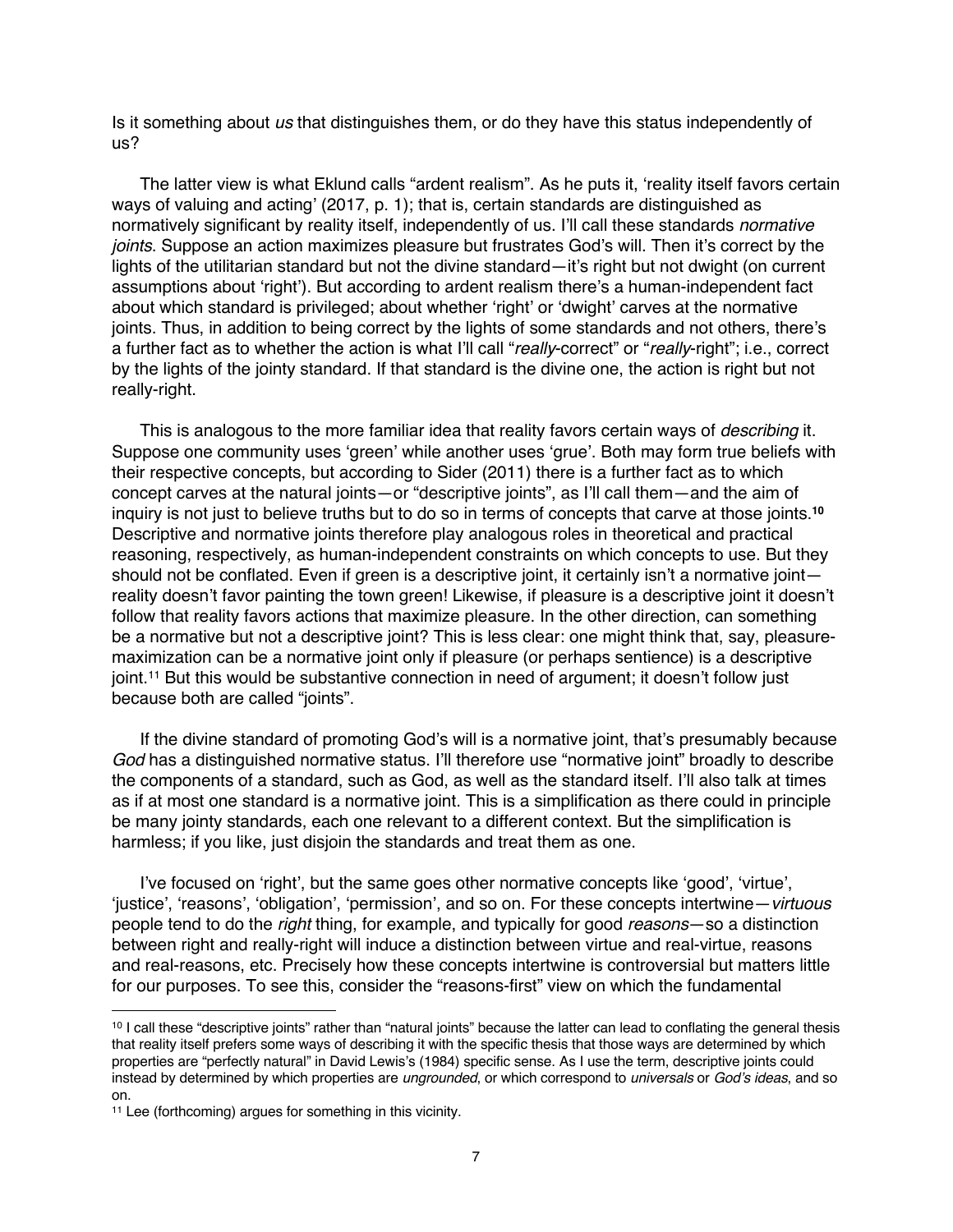normative notion is whether a fact F is a *reason* for someone S to do A, and other normative matters like the good and the right derive from this. To assess F as a reason is to evaluate whether it "supports" or "speaks in favor of" S's doing A, and with evaluation comes standards. There is the utilitarian standard on which F must imply that A maximizes pleasure, the divine standard on which F must imply that A promotes God's will, and so on. Suppose our parochial term 'reason' expresses the utilitarian standard, so that F is a reason for S to do A iff F implies that A maximizes pleasure. Still, let F be a *dweason* for S to do A iff F implies that A promotes God's will. The cosmopolitan question, then, is which standard to use when evaluating whether F supports S's doing A, the reasons-standard or the dweasons-standard. And the thesis of normative joints is that one standard is normatively significant independently of us. Thus, F "*really*-supports" S's doing A—or is a "*real*-reason" for S to do A—if it supports S's doing A by the lights of the privileged standard. This distinction between reasons and real-reasons will then induce an analogous distinction for any normative notion that depends on reasons—which, according to the reasons-first view, includes them all.

Don't confuse the thesis of normative joints with what typically gets called 'realism' in the meta-ethics literature, for the latter is a view about the status of *parochial* ethics; of parochial normative judgments about right, good, reasons, etc. More fully, realism is typically characterized as holding (i) that these normative judgments are beliefs that can be true or false; (ii) that some normative beliefs are true; and (iii) that normative truths are mind-independent, i.e. they hold independently of our beliefs, values, and other attitudes. This leaves open whether these normative truths involve properties that are ultimately natural, i.e. reducible to properties akin to those of the empirical sciences (naturalism), or whether they constitute a *sui generis* domain over and above the natural order (non-naturalism). Either way, realism likens parochial ethics to astronomy insofar as both concern truths that are "out there anyway", independent of us. By contrast, views like subjectivism agree that there are normative truths but claim that they depend in some measure on our values and other attitudes, *contra* (iii). Yet other views deny that there are normative truths in the first place. These include error-theory, which rejects (ii) and claims that normative beliefs are systematically false, and non-cognitivist views that reject (i) and claim that normative judgments aren't truth-evaluable beliefs in the first place.

The point is that these views concern the status of parochial judgments and are, therefore, independent of the question of normative joints. To see this, note that realism does not imply that there are normative joints. All it implies is that parochial concepts like 'good' express mindindependent properties, but it doesn't follow that those properties are normative joints or that there are normative joints in the first place.12 Compare with the case of descriptive joints: the property of being an electron or a cow is mind-independent, but it's certainly no descriptive joint! This goes even for non-naturalist realism: that view implies that our parochial concepts like 'good' express properties that aren't naturalistically reducible, but it doesn't follow that they are normative joints. For all non-naturalism says there may be gazillions of other non-natural properties out there and nothing significant about the few we express other than that *we* organize our lives around them. Admittedly, non-naturalist philosophers tend to talk as if their non-natural properties as special, if only implicitly. If that's what they mean, fine—that just

<sup>12</sup> Eklund (2017, chapter 1) argues for this more thoroughly than I do here. Admittedly, some discussions of realism assume implicitly that the mind-independent properties would be normative joints—Mackie (1977) and Street (2006) may be two examples. And of course 'realism' is a term of art that different authors may use differently. My point is just that the definition I present in the text—which is hardly idiosyncratic—does not imply that there are normative joints.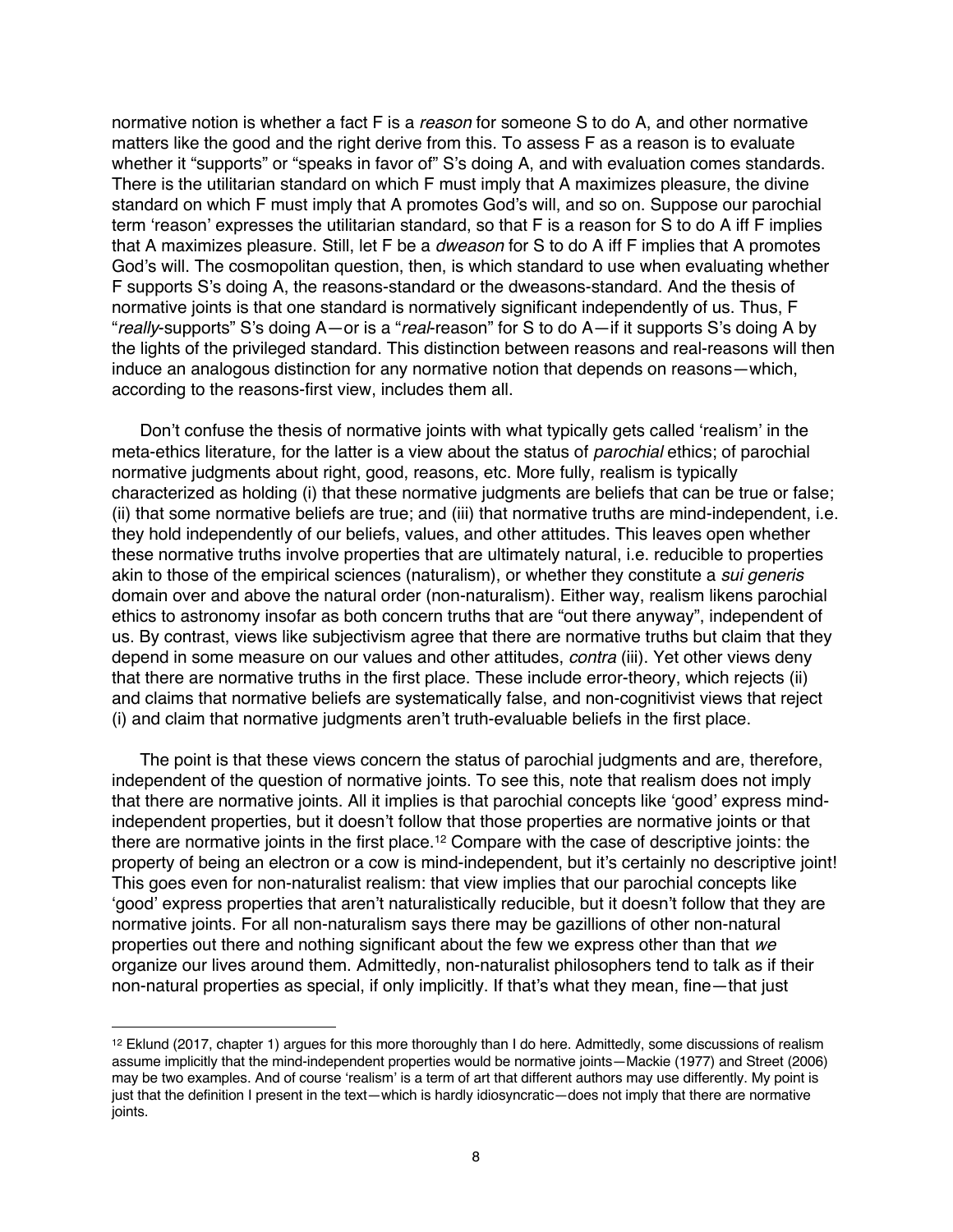means they embrace the thesis of normative joints. My point is just that non-naturalism as typically defined—that 'good' and 'right' express non-natural properties—does not imply that they are normative joints. Nor does the thesis of normative joints imply that the joints involve non-natural properties: the jointy standard could involve wholly natural properties such as pleasure-maximization.

Still, the thesis of normative joints does imply a non-naturalism of sorts, for the property of *being a normative joint* is not naturalistically reducible. This may not be obvious. To say that a standard  $S_1$  is a normative joint is to say that it is normatively significant independently of us. But why couldn't  $S_1$  be significant in virtue of some natural property  $P_1$  it has independently of us? Well, it could. But properties are cheap—there's a property for every set. For any standard  $S_2$  there'll inevitably be some property  $P_2$  that stands to  $S_2$  just as  $P_1$  stands to  $S_1$ . So, for  $S_1$  to be normatively significant over  $S_2$ ,  $P_1$  must have some normative significance that  $P_2$  lacks. If this fact about  $P_1$  is irreducible, then the fact that  $S_1$  is a normative joint bottoms out in this *normative* fact about  $P_1$  and is not naturalistically reducible. If instead some further property  $P_1^*$ confers this significance on P<sub>1</sub>, there'll be another property P<sub>2</sub><sup>\*</sup> that stands to P<sub>2</sub> just as P<sub>1</sub><sup>\*</sup> stands to  $P_1...$  and so on. But for  $S_1$  to be significant over  $S_2$ , this cannot go on forever. At some point, *something* must be normatively significant all on its own, not in virtue of anything else. Thus, if  $S_1$  is a normative joint this is either a primitive fact about  $S_1$ , or else  $S_1$  inherits its significance from something else and it's a primitive fact that *that* is normatively significant. Either way, there's irreducible normativity somewhere. The difference between this and what is typically called 'non-naturalism' is that it's non-naturalism about the property of *being a normative ioint*, not the properties expressed by parochial terms like 'good'.

This then is the thesis of normative joints: there are human-independent facts about which standards are normatively privileged and the aim of cosmopolitan ethics is to discover them. On this view, cosmopolitan ethics is akin to astronomy insofar as both aim to discover truths that are "out there anyway". And what if there are no normative joints? Then there are two possibilities: either something about *us* distinguishes a standard as normatively privileged, or *nothing* does and all standards are on a par. I'll call the former view "anthropocentrism" and the latter "egalitarianism".

I'll soon argue for egalitarianism, so let me emphasize the striking effect it has on practical reasoning. Imagine you're wondering whether to destroy Hal. You start by treating the question parochially, asking what the right thing to do is. And assume *per* moral realism that there are mind-independent facts about right and wrong to discover. This is typically seen as the pinnacle of objectivity in ethics. As Korsgaard put it, "moral realism conceives ethics on the model of applied knowledge" (2008, p. 317)—knowledge of facts that are out there anyway.

But when ethics goes cosmopolitan the picture changes dramatically. If there are mindindependent facts about right and wrong, there are also mind-independent facts about dwight and dwong. Destroying Hal may be right but not dwight. There are countless standards out there and any action will inevitably be correct by the lights of some but not others. Cosmopolitan ethics asks which standard to go by, yet according to egalitarianism they're all on a par. But then all *actions* are on a par too, for *whatever* you do is correct by the lights of *some* standard and on the egalitarian view that is all there is to say. In this way the egalitarianism about standards seeps down to the actions themselves: anything goes, there is no possibility of error whatever you do! And now this looks very much *unlike* applied knowledge of mind-independent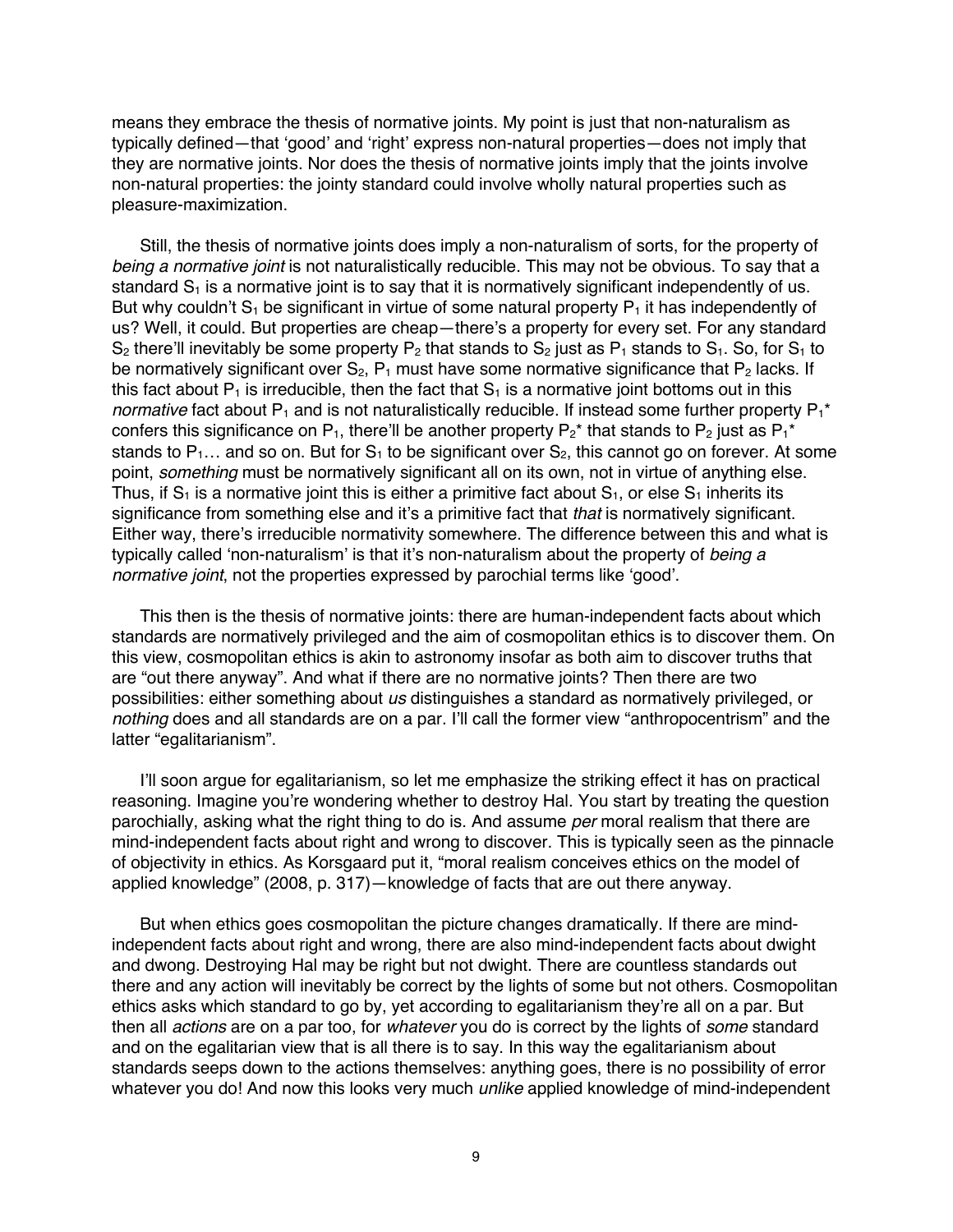facts are more like an unconstrained choice of how to live. Yet according to egalitarianism, this is what cosmopolitan ethics amounts to *even if moral realism is true!*

The thesis of this paper is that AI ethics has precisely this status. My argument rests on three premises:

- (1) The ethics of AI should be cosmopolitan.
- (2) If there are no normative joints then all standards are on a par (egalitarianism).
- (3) There are no normative joints.

It follows that there are no facts to discover about how to treat AIs like Hal, it is a matter of freely inventing a way of life. And this is so even if moral realism is true, as just indicated.

The rest of this paper will support these premises. But first, it's worth emphasizing the sterility of moral realism just exposed. The view is *supposed* to imply that ethics is as "objective" as astronomy in that its questions have mind-independent answers—answers that hold independently of our attitudes and values. But without normative joints it leaves ethics no more an objective enterprise than sport. To illustrate, in soccer a player is offside when closer to the opponent's goal than the second-last opponent. Being offside is therefore a mind-independent property in the sense that it depends just on physical distances and not on anyone's attitudes or values—we should be realists about offsides.<sup>13</sup> Still, the offside rule was obviously invented by us. We can and do change it as we go along. The rules of 1863 stated that a player was offside if closer to the opponent's goal than the *third*-last opponent—call this the offside\* rule—but in 1990 the rule was revised to encourage more attacking play. We use the current rule because we prefer it: it makes for a more enjoyable game given human athletic abilities and aesthetic sensibilities. There are obviously no human-independent facts that distinguish it as *the* rule to use—there are no "sporting joints"! Thus, while being offside and being offside\* are both mindindependent properties, the rules are nonetheless are up to us to invent. Likewise for moral realism without normative joints: being *right* may be a mind-independent property, but it remains up to us whether to use the standard of rightness or dwightness as a quide to life.<sup>14</sup>

Of course, we might choose a standard because *we like* to live by it, just as we choose the offside rule because we like the resulting game. On the anthropocentric view, our preference for that standard gives it normative significance—it makes it *the one to use*. But for egalitarians, our preference gives it no such significance: to choose another standard—one we *don't* like—would be no mistake, just a different choice. The fact that we tend to choose ones we like is, on this view, simply an empirical fact about *what we do*. To be clear, then, egalitarians needn't deny that in choosing a standard we'll likely think carefully about which one we prefer, which one will serve us best given the particular problem at hand, and so on. In this sense our choice may be

<sup>13</sup> To be clear, I'm talking about actually *being offside*, not the referee's call. While the referee determines how the play is recorded, they can make mistakes and hence don't determine whether the player was in fact offside. <sup>14</sup> Enoch (2011) agrees that moral realism doesn't suffice for real objectivity. But we disagree on what would suffice. Enoch claims that non-naturalist realism suffices, but we've seen why that's not enough: even if "good" and "right" expresses non-natural properties, they need not be normative joints in which case the discussion in the text goes through just the same. Relatedly, Dunaway and McPherson (2016) argue that realism properly construed requires that moral properties are descriptive joints. But this doesn't suffice for real objectivity either: the property of being an electron is arguably a descriptive joint, but that doesn't make it an objective constraint on practical reasoning.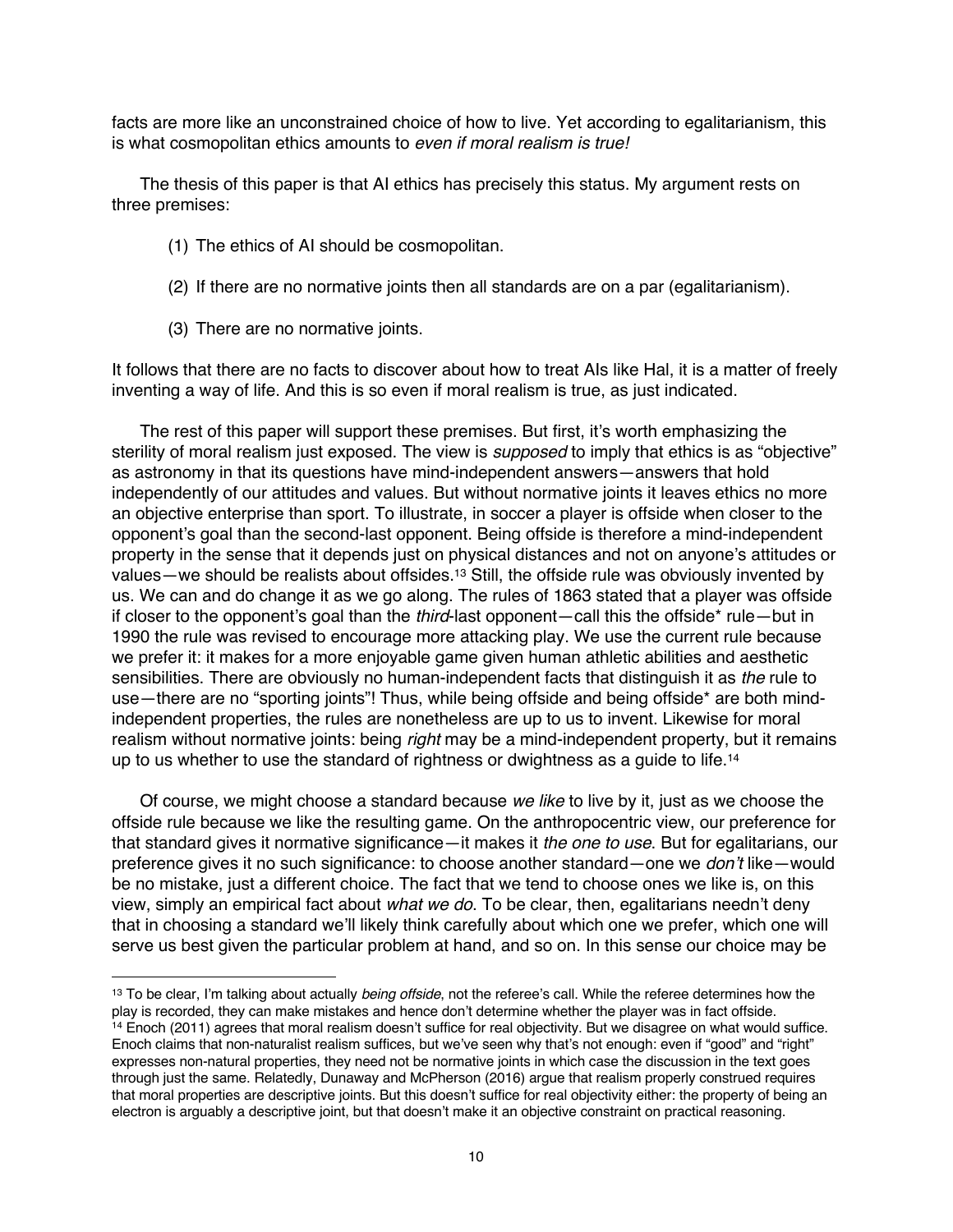said to involve "discovery". But the same is true of other creative acts like inventing a sport or a new style of music: they too involve careful experimentation which could be described as "discovering" the one we want. The point is that for egalitarians, this is just an empirical fact about our habits of choice. To choose differently would be no mistake, just a different form of life. Premises (1)-(3) imply that AI ethics is like *that*. We must simply do what we do and there is no possibility of error.

Let me now turn to defending these premises in turn.

## **4. Alternative standards**

Start with (1), the claim that AI ethics should be cosmopolitan. Here I mean 'should' in the parochial sense. Thus, (1) states that when it comes to AIs *our parochial standards themselves* require that we ask which standards to use when evaluating how to treat them. Since this is a claim of parochial ethics my argument will sometimes be parochial too, resting on commonsense moral judgement and the like. Hardly water-tight, but such is the nature of parochial ethics.

The argument for (1) is straightforward if there are normative joints. For in that case the sole aim of morality is to conform to those joints: to do what's *really*-right, to act on the basis of *real*reasons, and so on. But there's no guarantee that our parochial concepts carve at those joints it's always possible that what's right is not what's really-right. Hence we must always be awake to the cosmopolitan question of whether our parochial standards are the ones to use, regardless of whether we're dealing with AIs. If there are normative joints, *all* ethics should be cosmopolitan.

What if there are no normative joints? Then (1) can be motivated by noting that human moral cognition has a genealogy that renders it suitable for some environments but not others. I mentioned this briefly in section 2 but let me expand. We don't yet know what the exact genealogy is, of course. Evolutionary psychologists tend to promote the idea that our ancestors during the Pleistocene era faced environmental challenges that led to new kinds of social behavior. Survival and reproduction required living in bands of around 150, engaging in coordinated activities like group hunting, sharing food and other resources, and competing with other groups. On this view, moral cognition associated with *fair* distribution, *punishment* of freeriders, and *loyalty* to one's in-group, are adaptations that conferred a fitness advantage by producing the social behavior required for survival. By contrast, some anthropologists emphasize the role of cultural evolution, a process whereby individuals do better by copying behaviors and traditions that were refined over generations than re-inventing the wheel themselves. Moral cognition associated with *tradition* and *conformity* would facilitate this mimicry, while concepts of *prestige* and *social status* would help determine who to mimic. Yet others propose that moral concepts are a more recent invention that post-dated the agricultural revolution.15

<sup>15</sup> The literature on evolutionary psychology is nicely summarized in Cosmides, Guzman, and Tooby (2019); see also Green (2007) and Tomasello (2016) for distinctive takes. For an introduction cultural evolution, see Richerson and Boyd (2005) and Henrich (2015). For an example of the idea that morality post-dated the agricultural revolution, see McCullough (2020). All these approaches rest on game-theoretic ideas summarized in Skyrms (2014).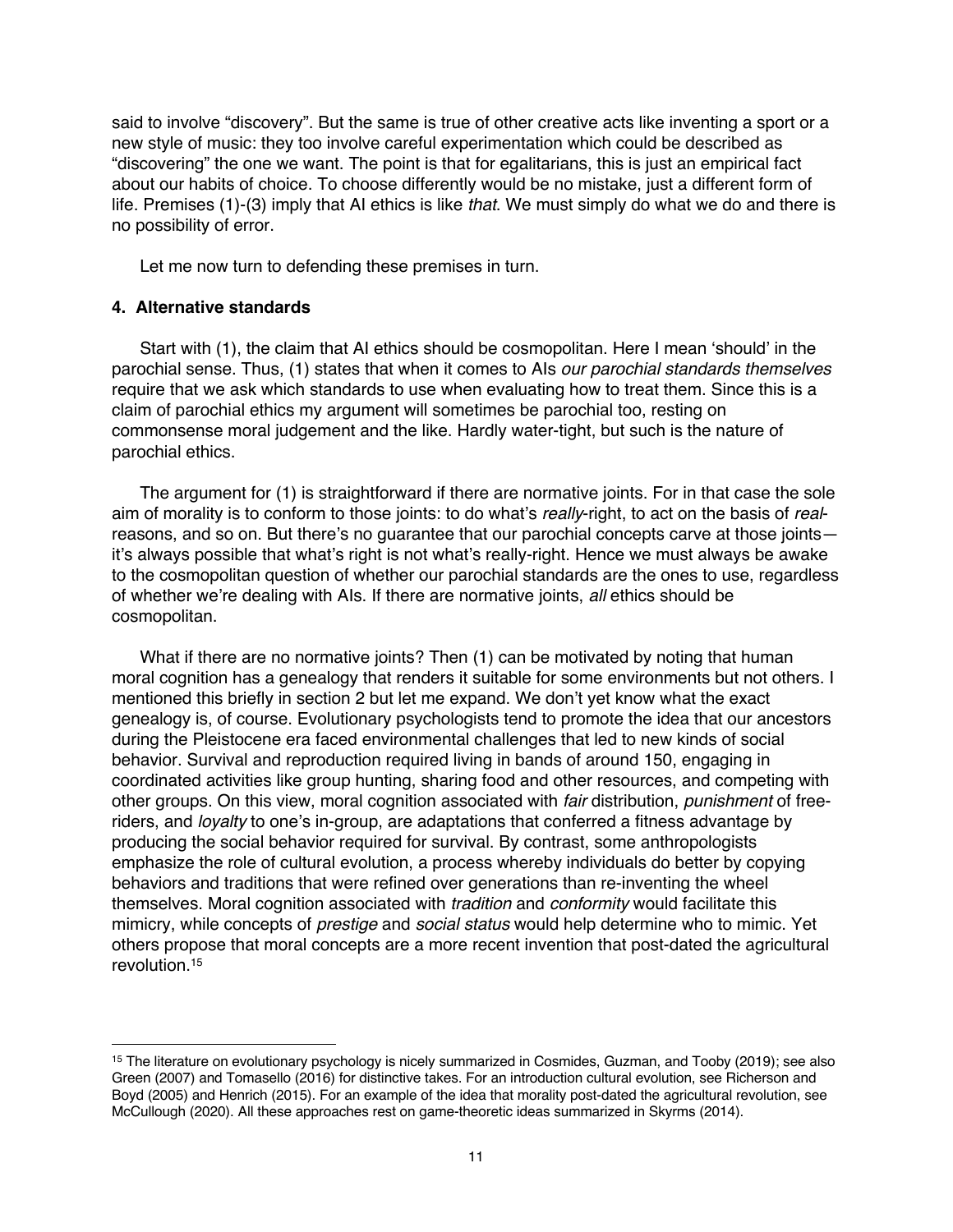But the case for (1) doesn't hang on the details. The point is that our moral concepts didn't come from nowhere. They have a causal history and are what they are in large part because of the vagaries of that history. They were shaped by challenges faced in ecological and social environments that were particular to a time and place.16 Therefore, we cannot assume that they are well-suited to new environments containing AIs. Just as our craving for high-calorie foods was beneficial when food was scarce but not in a world of cheap fast-food, concepts like ingroup loyalty that were useful in the Pleistocene could lead to ruin in the modern era.

The analogous point about *physical* concepts is uncontroversial. Our parochial concepts of space, time, and matter helped a bipedal ape gather mushrooms and avoid predation, but they are notoriously *un*helpful for understanding quantum tunneling and black holes. Our physical concepts are therefore not sacrosanct: we can and should reflect on whether they're well-suited to new domains. Why should moral concepts be any different? The analogous point about sport is less controversial still. If humans started growing regularly to 15 feet, the National Basketball Association would increase the regulation height of the basket else the game would become silly. The rules of basketball are what they are because they solve a problem: they make for an interesting game given constraints like body sizes, so when the constraints change we must ask whether the rules remain fit-for-purpose. Again, why should moral concepts be different? Without normative joints our moral concepts are no more sacrosanct than the rules of sport, as we saw in the last section.

This suggests that ethics should *sometimes* be cosmopolitan. Why the ethics of AI? Just because the difference between AIs like Hal and the social apes of the Pleistocene strikes me as akin to the difference between black holes and mushrooms, or between 15-foot giants and contemporary humans with respect to basketball. Admittedly, I have no well-defined metric and rest on commonsense moral "intuition" here. But if you agree that we should *sometimes* question our parochial standards, it would be strange if our dealings with AI is not such a time. Remember, the claim is not that new standards are definitely needed, just that the question should be raised. Nor is the claim that the question is *only* pertinent to AI: it may be independently reasonable in our current environment of nation states, legal structures, and financial institutions so different from our Pleistocene past. But a world with wild AIs like Hal strikes me as *so* alien as to render the cosmopolitan question inescapable.

This is an evolutionary debunking argument of sorts, but not the epistemic variety often wielded against moral realism. The latter argues that given the evolutionary origins of moral cognition, there's no reason to expect that beliefs about mind-independent moral properties would be reliably true. But my argument is practical, not epistemic. I emphasize the genealogy of moral cognition not to raise a question about moral knowledge, but a *practical* question of whether to continue living by past standards. Responses to the epistemic debunking argument tend to focus on epistemic matters and to that extent do not speak to my argument here.<sup>17</sup>

<sup>&</sup>lt;sup>16</sup> To be clear, the fact that moral cognition has a causal history does not directly imply that its nature depends on that history, for it could be that all (or most) histories would lead to the same kind of cognition. But this possibility can be ruled out by noting the diversity of social organizations found throughout the animal kingdom, each one adapted to a particular environmental challenge. That empirical fact alone shows that our manner of social organization wasn't inevitable; hence our moral faculties that sustain it weren't inevitable either.

<sup>17</sup> For an epistemic debunking argument, see Street (2006). For responses see Shafer-Landau (2012) and Fitzpatrick (2015). For what it's worth, I think that the epistemic debunking argument fails by the lights of the evolutionary theory it rests on. If we evolved a concept of a mind-independent standard because that aided survival and reproduction,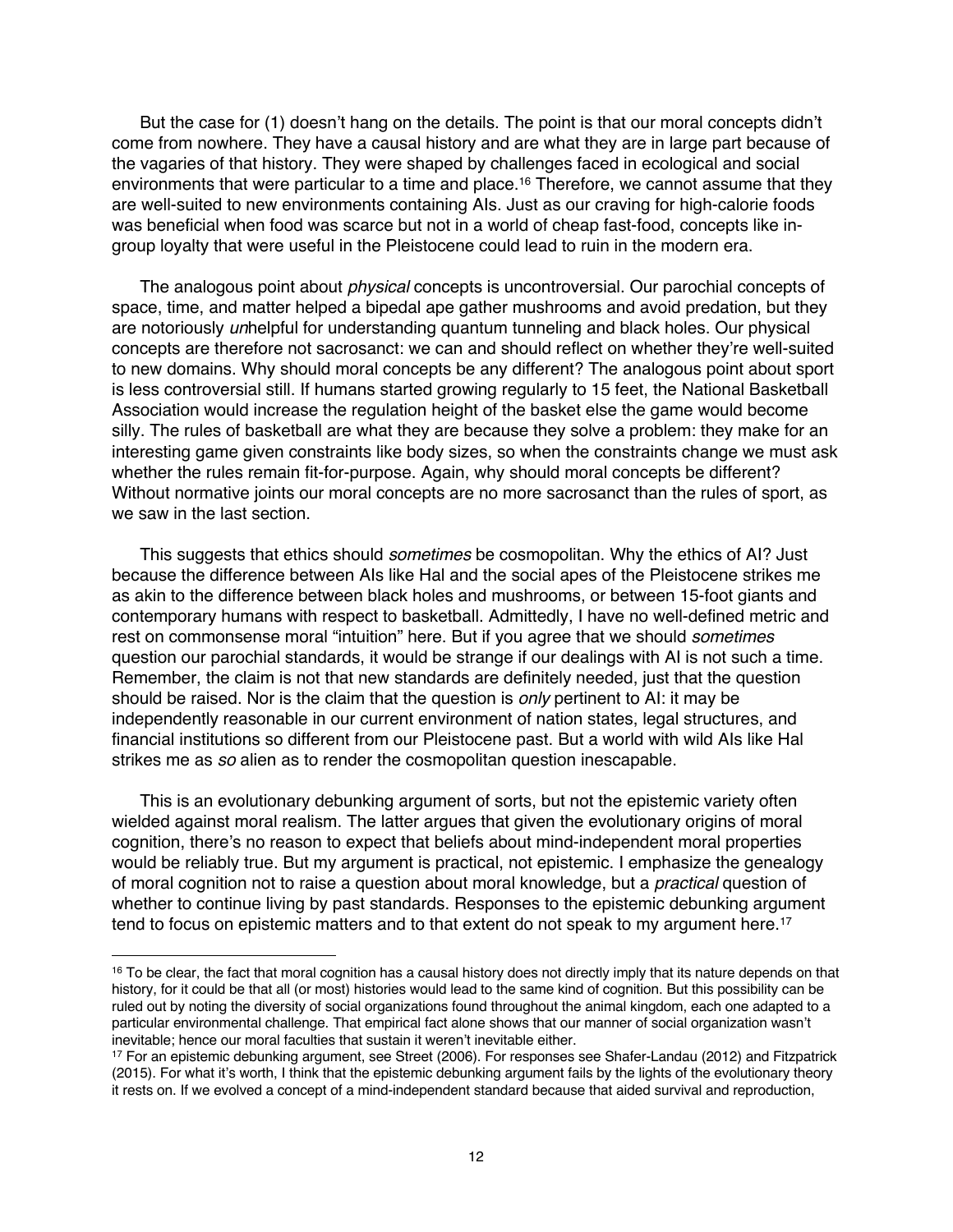That completes my argument for (1). The main objection to (1), I believe, is not that the cosmopolitan question is inappropriate but that it is incoherent. It asks which standard to use, yet this presupposes that it's *possible* to use an alternative to our parochial standard in the first place. Some philosophers think it isn't. The worry is that an agent can be said to *use* a standard only if she has a concept of it that plays a certain role in practical reasoning. And according to a thesis Eklund (2017) calls "referential normativity", this practical role fixes the concept's extension. If so, the objection goes, it's impossible to use an alternative standard and the cosmopolitan question doesn't get off the ground.

One might reply that this objection relies on an overly individualist conception of "using a standard". New standards can be implemented not by agents acquiring new concepts but by institutional structures that make agents act in new ways.18 Still, the objection shouldn't convince even on the individualist conception, for two reasons.

First, referential normativity is hard to believe. To appreciate this, suppose our concept 'right' plays the relevant role in practical reasoning, and suppose the role is that judging an action to be right disposes an agent to perform it. And assume, as before, that the extension of 'right' is the set of actions that maximize pleasure. It follows that we use the utilitarian standard as a guide to action. Still, it seems *clearly* possible for another community to use the divine standard instead: it's just a possibility in which they're disposed to do what they judge to promote God's will instead. Now, fans of referential normativity might reply that the practical role can be played only by a concept that is "thin" in the sense that it has no constitutive links to non-normative contents. It may be true that an action is right iff it maximizes pleasure, but not a conceptual truth. But I didn't suppose otherwise, so their point must be that the possibility of using the divine standard is one in which the practical role is played *not* by the concept 'promoting God's will' *per se* but by some thin, co-extensive concept D that (we can imagine) they express by 'right'. But why is that incoherent? It's clearly possible for them to act *as if* they use the divine standard in the sense that that standard causally regulates their application of D and, consequently, their behavioral patterns. They consider promoting God's will to be the only relevant evidence that an action falls under D, for example, so they tend to do something only when they think it promotes God's will, they encourage others to do the same, and so on. Referential normativity implies that *nonetheless* their action-guiding concept D refers to the set of actions that maximize pleasure! But why on earth think that? Pleasure may play no role in their practical reasoning—they might even be averse to pleasure if they believe God is. If so, pleasure fits their use of D no better than God fits my use of 'right' (I'm an atheist). Why on earth insist that *both* concepts have the same extension of pleasure-maximization nonetheless?

one would expect *on evolutionary grounds* that we also evolved a faculty to reliably track the standard (Sterelny and Fraser (2017) develop this point). Indeed, evolutionary psychologists emphasize our evolved capacity to detect cheaters (so as to punish them), high-status individuals (so as to align ourselves with them), and so on. What we probably didn't evolve is a faculty to detect which standards are normative joints, for it's hard to see how *that* would confer a selective advantage. For this reason I believe the real target of the epistemic argument is not moral realism but the thesis of normative joints. Indeed, that may have been Street's (2006) target all along, for she emphasizes in section 7 that her epistemic argument only targets a particular variety of moral realism. While she uses different terminology, I read her as referring to realism conjoined with the thesis of normative joints.

<sup>&</sup>lt;sup>18</sup> This is, in effect, the point of the Hobbesian social contract. Even if individuals are invariably self-interested, a sovereign can change incentive structures in such a way that self-interested individuals make "altruistic" choices.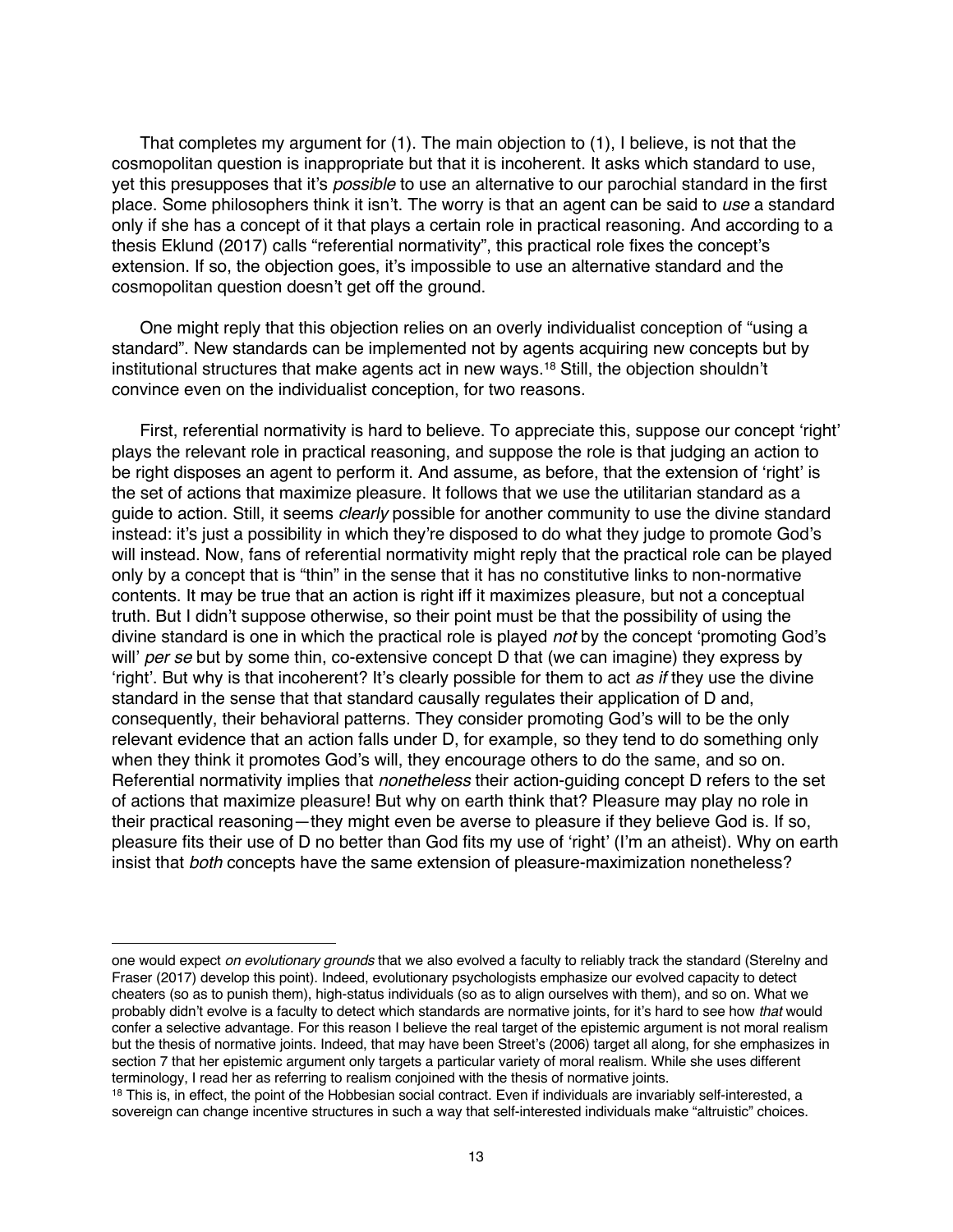Perhaps because of Horgan and Timmons' (1991) "Moral Twin Earth" argument. They note that if we assert "A is right" and the above community denies it, we disagree. And they argue that to disagree, our concepts must have the same extension. But I reject the claim that disagreement requires sameness of extension. True, without sameness of extension there's no single content towards which we take opposing attitudes. Still, there can be disagreement over which standard to use in practical reasoning—indeed, this is what disagreement in cosmopolitan ethics is all about! Compare the parallel issue in science: when gruesome scientists call grue gemstones 'grue', we can object not because they said something *false* but because they use the wrong categories. The fact that we disagree about what 'right' applies to does not, therefore, show that our concepts share the same extension; if anything, it shows the opposite.

This is not meant to refute referential normativity, just to emphasize how strange it is.<sup>19</sup> But my second point is that it doesn't matter: even if it's true the cosmopolitan question still gets off the ground, just in a different guise. To see this, consider again this community that acts *as if* they use the divine standard: they systematically apply 'right' to actions that promote God's will and act on that basis. Referential normativity implies that their concept 'right' has the same extension of ours, which we're assuming is the set of actions that maximize pleasure. It follows that their judgments of what's 'right' are systematically false. Still, there's an interpretation of their concept that's more charitable to their usage. By an interpretation I mean a function from their concept to a set, so the charitable interpretation maps their concept to the set of actions that promote the divine will. Now, if referential normativity is true this set isn't the *extension* of their concept. Fine, call it its *dwextension* instead. Then the situation is this. Here we are, organizing our lives around the *extension* of 'right'; and there they are, using its *dwextension* instead. The cosmopolitan question is then *which way to live*; whether to use the extension or the dwextension of 'right' as a guide to life, the standard by which to evaluate action.<sup>20</sup>

This question might sound odd. We assumed that our judgments involving 'right' are *true* and theirs *false*, so how can there be a further question about whether to live by our judgments or theirs? But the question sounds odd only because of our unfortunate tendency to fetishize truth.21 Remember, truth and extension go together: 'a is F' is true iff the referent of 'a' is in the extension of 'F'. So, there's a notion of *dwuth* that stands to dwextension just as truth stands to extension: 'a is F' is *dwue* iff the referent of 'a' is in the *dwextension* of 'F'. One and the same judgment has a truth-condition *and* a dwuth-condition at the very same time! Thus, *our* normative judgments are true but not dwue; *their* normative judgments are dwue but not true; and the cosmopolitan question is whether to use truth or dwuth as a guide to life.

At least, that's how things look on an inflationary view of extension and truth-conditions, on which they're fixed by some mixture of use and the world involving causation, naturalness, teleology, or what have you. For such mixtures are cheap: there are *innumerable* facts about the world that fix *innumerable* different extension-like relations and truth-like conditions. The cosmopolitan question is then which mixture to live by.

<sup>19</sup> Other arguments for referential normativity can be found in Wedgwood (2007), Dunaway and McPherson (2016), Williams (2018), and Sepielli (forthcoming).

<sup>20</sup> If referential normativity is true there's also an epistemic question of how we could *know* whether our judgments or theirs are true, and perhaps one can raise a cosmopolitan question in that guise instead. Eklund (2017) and Dunaway (manuscript) both explore epistemic issues in this vicinity.

 $21$  I discuss this fetish in Dasgupta (manuscript).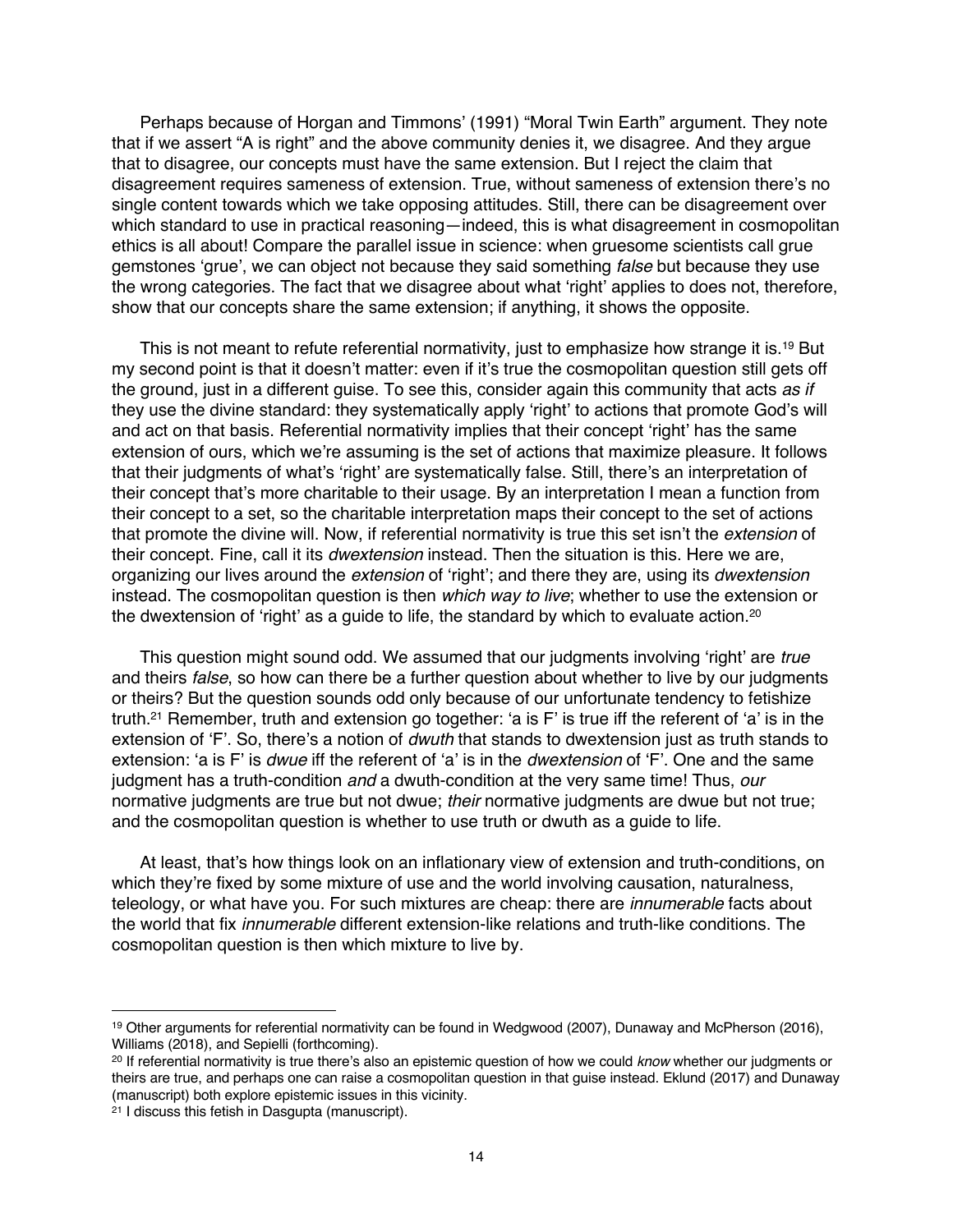By contrast, deflationists claim that notions like truth and extension are just convenient logical devices of disquotation. To say that 'S' is true, on this view, is just to say that S; the two statements are "cognitively equivalent" as Field (1994) puts it. Likewise, "the extension of 'F'" is cognitively equivalent to "the set of Fs". What then are we to say about the alternative community above? For deflationists, the sentence

The extension of 'right'  $=$  the set of acts that are right

is trivial and analytic in our mouths as well as in theirs. The only further question is whether their term 'right' translates well as ours, and for deflationists this is just a pragmatic question of whether that translation suits the purposes and contexts at hand. The Moral Twin Earth argument tries to elicit a context in which we'd like to translate them as the same thanks to their same normative role. But in other contexts we might translate them differently due to their different pattern of application. Neither translation better reflects some prior fact about *their extension*, for according to deflationism there is no prior fact. All there is, at root, are two communities using different patterns of application to guide their decisions and actions. The cosmopolitan question, then, is which pattern to adopt.

In sum, it doesn't matter whether referential normativity is true. If it isn't, we can state the cosmopolitan question as I originally did, as which evaluative standard to use. If it is, we can state the question in one of the alternative manners just described. Either way, the question is *coherent*; and, I argued, one we must reckon with when it comes to the ethics of AI.

## **5. No middle ground**

Turn now to premise (2), the claim that if there are no normative joints then all standards are on a par (egalitarianism). To unpack this, recall that a normative joint is a standard that has normative significance independently of us. If there are no normative joints then there are two possibilities: either something about *us* distinguishes certain standards as normatively significant (anthropocentrism), or *nothing* does and all standards are on a par (egalitarianism). What premise (2) states, then, is that anthropocentrism is not an option. I'll argue for this by showing not that it is false but that it collapses into egalitarianism.

My argument does not depend on what it is about us that is said to distinguish one standard over the others. It could be something about our values or other attitudes, some feature of our deep-rooted cultural history, or some immutable feature of our psychological or biological makeup. Whatever it is, anthropocentrism holds that *some* property P<sub>1</sub> of ours makes a standard S<sub>1</sub> normatively significant. OK, but since properties are cheap we'll inevitably have some other property  $P_2$  that stands to a different standard  $S_2$  just as  $P_1$  stands to  $S_1$ . So, for  $S_1$  to be normatively significant over  $S_2$ ,  $P_1$  must already have some normative significance over  $P_2$ . But  $P_1$  cannot have this significance independently of us, for that's to say that  $P_1$  is a normative joint and anthropocentrism rejects normative joints by definition. So,  $P_1$  must be significant in virtue of some other property of ours,  $P_1^*$ . But we'll inevitably have another property  $P_2^*$  that stands to P2 just as P1\* stands to P1… and so on. The problem here is not the regress *per se*. The problem is that if nothing in the series

 $S_1 \leftarrow P_1 \leftarrow P_1^* \leftarrow P_1^{**}...$ 

is a normative joint, then nothing gives *that* series normative significance over the series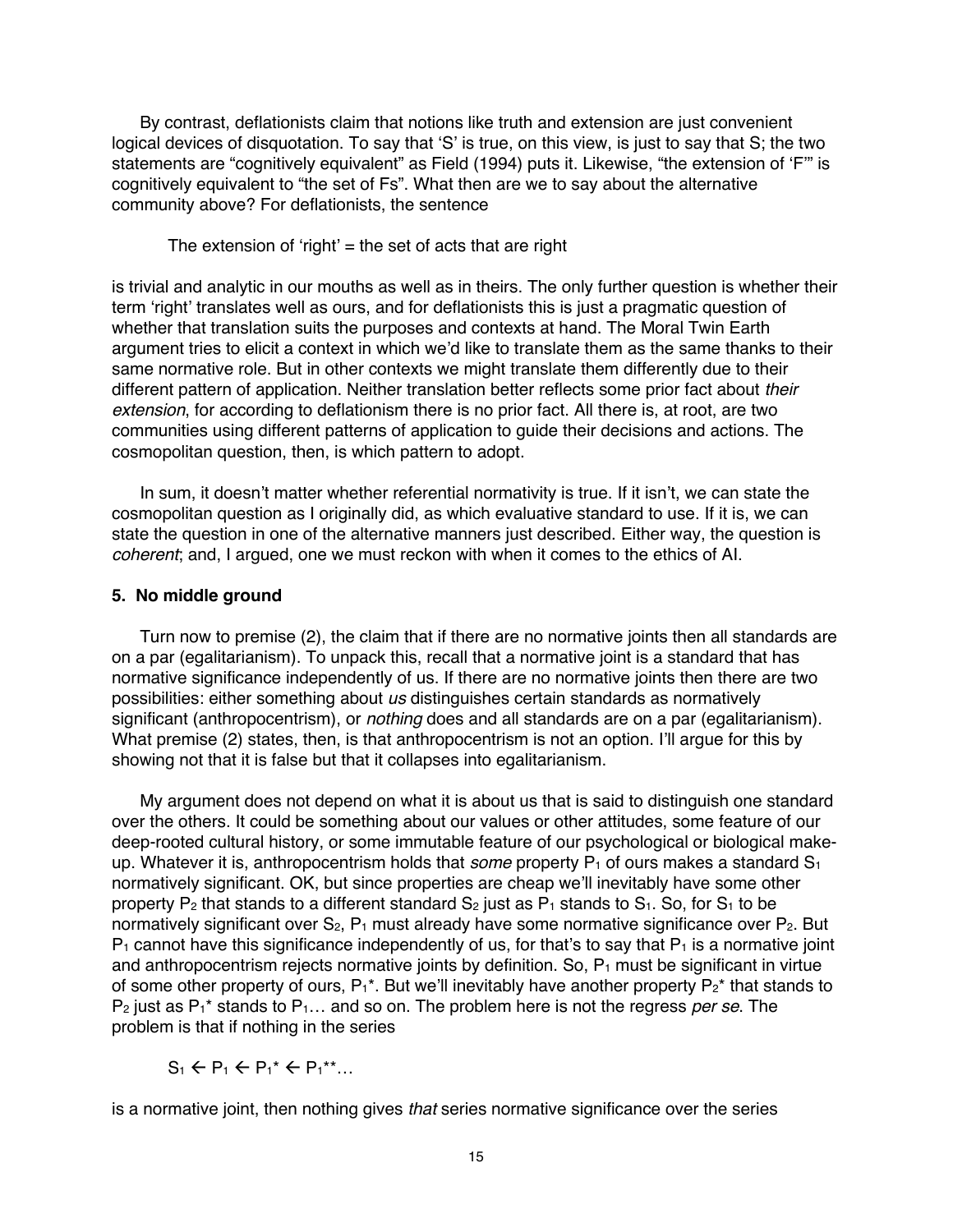$S_2 \leftarrow P_2 \leftarrow P_2^* \leftarrow P_2^{**}...$ 

Hence the collapse. If something about us distinguishes one standard as normatively significant, something *else* about us will distinguish another standard as normatively significant too. Without normative joints, *every* standard is distinguished by *something* about us! And as I tell my children in darker moments, if everyone's special no one's special. All standards are therefore on a par, *per* egalitarianism.

The views are not exactly the same, admittedly, for anthropocentrism has this bewildering array of regresses while egalitarianism has none. But what matters is that both views have the very same upshot for practical reasoning. As we saw in section 3, the egalitarian view that all *standards* are on a par implies that all *actions* are on a par too. Every action is correct by the lights of *some* standard, so if nothing distinguishes one standard as the one by which to evaluate actions, then nothing distinguishes one action as the thing to do either. Since anthropocentrism agrees that all standards are on a par, it implies that all actions are on a par for very the same reason. Thus, my claim is that anthropocentrism collapses into egalitarianism *for all practical purposes*: both views imply that no action is distinguished as the thing to do.

That's the argument in the abstract, but let me illustrate it with specific anthropocentric proposals. Suppose that pleasure-maximization is the normatively significant standard  $S<sub>1</sub>$ , and consider the anthropocentric view that  $S_1$  is significant because it's what we mean by 'good'. Our property of *meaning*  $S_1$  by 'good' is then the property  $P_1$  that makes  $S_1$  significant. But meaning is just a relation between word and world, and relations are cheap. For any other standard S<sub>2</sub> such as the divine standard, our word 'good' also stands in *some* relation to it; call it the *dweaning* relation.<sup>22</sup> Thus, our word 'good' means  $S_1$  *and* dweans  $S_2$  at the very same time! Our property of *dweaning*  $S_2$  *by 'good'* is then the property  $P_2$  that distinguishes  $S_2$  as special just as  $P_1$  distinguishes  $S_1$  special. One wants to say that meaning is more significant than dweaning, of course, but that requires saying that meaning is a normative joint. Without normative joints, there's nothing to distinguish  $S_1$  over  $S_2$ : both are equally distinguished by *some* property of ours.

To take a second example, consider the view that  $S_1$  is significant because it's the constitutive aim of action. The idea is that for a bodily movement to count as an *action* it must aim at maximizing pleasure; that's why  $S_1$  is the standard by which to evaluate action. To see why this view is anthropocentric, note that it doesn't rule out aiming to meet the standard  $S<sub>2</sub>$  of promoting the divine will instead, it just implies that that wouldn't count as *action*. Thus, the view is presumably that  $S_1$  is normatively significant only because *we act*—that's our property  $P_1$  that makes S<sub>1</sub> special. But to say that we act, on this view, is just to say that we *aim at* S<sub>1</sub>. And that's just a relation between us and S<sub>1</sub>, and relations are everywhere. Thus, we also stand in *some* relation to the divine standard S<sub>2</sub>, the "*dwaiming at*" relation—a single bodily movement aims at  $S_1$  *and* dwaims at  $S_2$  at the very same time! Call movements that dwaim at  $S_2$  "dwactions". Then in addition to acting we also *dwact*, and this property  $P_2$  distinguishes  $S_2$  just as  $P_1$  distinguishes S1. Again, one *wants* to say that acting is more significant than dwacting, perhaps because the aiming-at relation is more significant than the dwaiming-at relation. But that's tantamount to

<sup>&</sup>lt;sup>22</sup> If you equate meaning with extension, this is just the point in the last section that a word has an extension and an dwextension at the same time.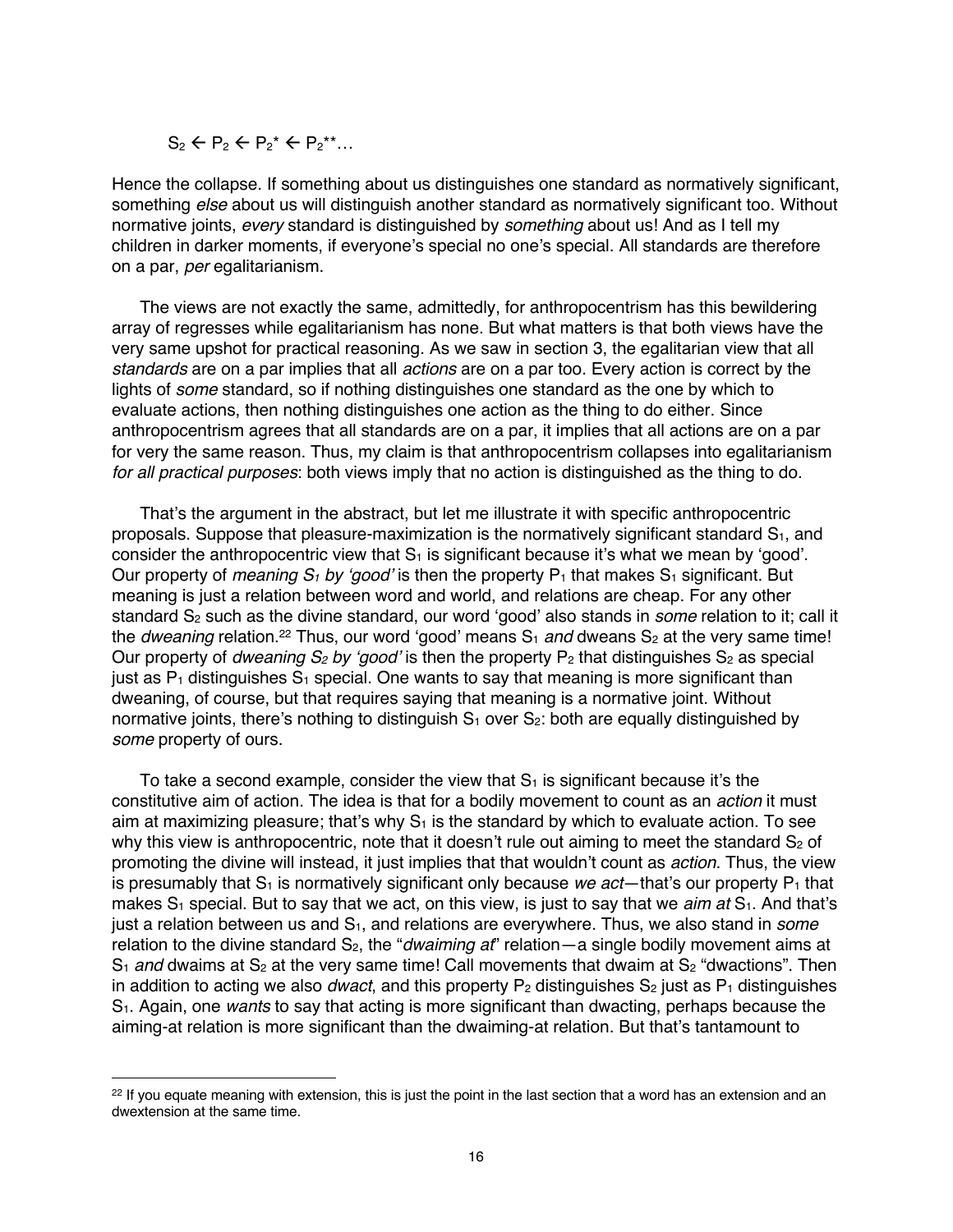saying that acting and aiming-at are normative joints. Without normative joints, there's nothing to distinguish  $S_1$  over  $S_2$ .

These examples are somewhat artificial, so as a final example consider Street's (2008) constructivist view on which normative facts are fixed by our normative attitudes. The way this works involves the constitutive natures of these attitudes. It's constitutive of the attitude of *valuing* something, says Street, that it aims at means-ends coherence. For example, if you value swimming and you believe that swimming requires a gym membership card, then you also value a membership card. If you really believed that swimming requires a card but you don't value the card, the idea is, it wouldn't be true that you value swimming after all. On Street's view, constitutive principles like these fix normative facts about what's valuable. If you value swimming and swimming *in fact* requires a membership card, then the card is valuable to you even if you don't *believe* it's required.

This is a view about our parochial notion of value. In effect, it says that the standard that determines whether something is valuable is a "Humean" standard involving our valuing attitudes. Our question is why this Humean standard is normatively significant. Street doesn't say, but she does say that her view is "thoroughgoing" in that it accounts for all normativity. Thus, she can't say that the Humean standard is a normative joint, for that entails primitive normativity (see section 3). Instead, she must either be egalitarian and say that all standards are on a par, or be anthropocentric and say that the Humean standard is significant in virtue of the fact that *we* happen to have valuing attitudes.

Once again, though, anthropocentrism collapses into egalitarianism. To see this, suppose I *say* that I value swimming, and suppose this is an honest report insofar as I have inner sensations that typically accompany valuing something such as feeling drawn to it. But suppose I know that swimming requires a card and I don't value the card. According to Street, I don't *really* value swimming because valuing something constitutively aims at means-ends coherence. Fine, but there's a different attitude of *shmaluing* that's just like valuing but lacks this constitutive aim when it comes to matters aquatic. After all, attitudes are cheap: an attitude like "valuing this" or "wanting that" is a property of individuals, and there's a property for every set. Thus, even if I don't value swimming I do *shmalue* it. But if my *valuing* attitudes fix truths about value *per* Street's constructivism, my *shmaluing* attitudes fix truths about *shmalue* in just the same way. My valuing attitudes imply that swimming isn't valuable, sure, but my shmaluing attitudes imply that it is *shmaluable*. In our terms, the Humean standard involving valuing attitudes determines whether its valuable, but a "Shumean" standard involving shmaluing attitudes determines whether it's shmaluable. Thus, if the Humean standard is significant because we have valuing attitudes, then the Shumean standard is equally significant because we also have shmaluing attitudes! Of course, one *wants* to say that the attitude of *valuing* is more significant that that of shmaluing, but that's tantamount to saying that valuing is a normative joint. Without normative joints, both attitudes and the standards they pick out are on a par, just as egalitarians said. 23

To drive the point home, notice the upshot for practical reasoning. Suppose I'm wondering whether to buy swimming goggles. I discover that swimming isn't valuable, so I hesitate. But I also discover that swimming is shmaluable, so I reach for my wallet. Shall I buy them or not? Heard parochially, the answer is easy: I shouldn't buy them because swimming has no value.

<sup>23</sup> This is, in effect, Enoch's (2006) argument against constructivism.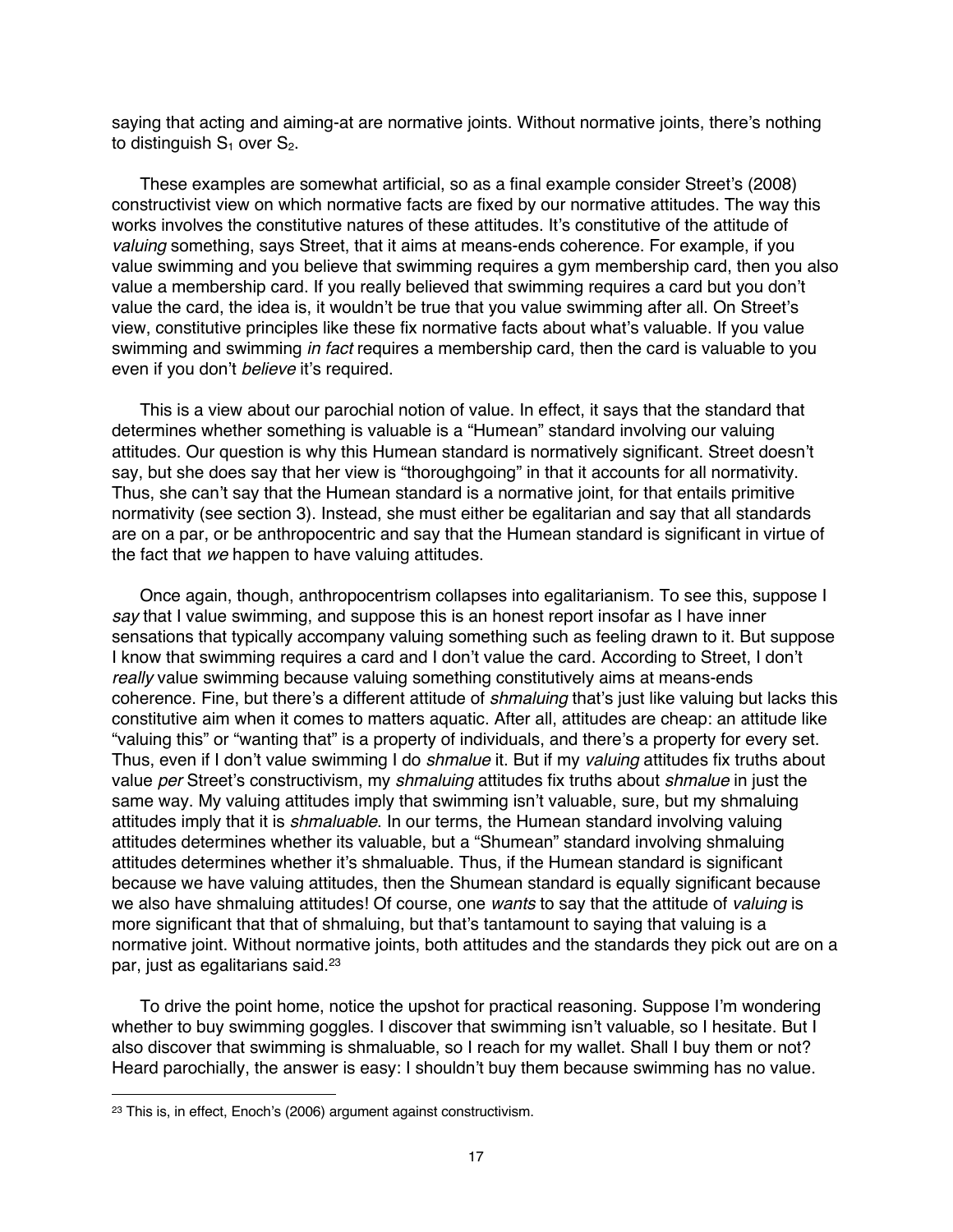But once ethics goes cosmopolitan, the question is whether to act on the basis of value or shmalue; that is, whether to use the Humean or the Shumean standard when evaluating the action of buying goggles. Whatever I do is correct by the lights of one of these standards, but since neither standard is distinguished over the other as the one by which to evaluate action, neither action (buying or not buying) is distinguished as the the thing to do either. Both actions are on a par and it is impossible to "go wrong".

The result is that when ethics goes cosmopolitan, Street's "thoroughgoing" constructivism is unstable—at least insofar as it claims to distinguish some actions as the thing to do. Being thoroughgoing, it must reject normative joints. But then the Humean and Shumean standards on a par, in which case all actions are on a par too and none is *the* thing to do.

That completes my argument for premise (2). Either there are normative joints, i.e. standards that are normatively significant independent of us, or all standards are on a par. There is no middle ground on which something about us determines which standards are significant.

### **6. Against normative joints**

It remains to argue for (3), the claim that there are no normative joints. Here I am hindered by the fact I find the idea of normative joints baffling to begin with. If there were normative joints the sole aim of morality would be to reflect those joints, yet as Bernard Williams said 'the point of morality is not to mirror the world, but to change it' (1972, p. 49). Still, let me try to press this feeling into an argument.

Recall that normative joints would determine reality's preferred way of living. They'd determine what's *really*-right, for example, where this may differ from what's right in the parochial sense. They'd determine one's *real*-reasons and *real*-obligations, where again these may differ from one's reasons and obligations. The aim of morality—and practical reasoning more generally—would be to do the really-right thing (not the right thing), to act on the basis of real-reasons (not reasons), and so on.

Recall also that some normative joints can inherit their significance from others. If the divine standard of promoting God's will is a normative joint, that might be because God is a normative joint, which might in turn be due to God's infinite love or what have you. But as we saw in section 3, this must come to an end somewhere: some normative joints must be *primitive* joints, normatively significant in themselves and not in virtue of anything else. Thus, if there are normative joints, at least one of them N is such that (i) it helps determine what's really-right, the real-reasons and real-obligations, etc., yet (ii) there is nothing in virtue of which it plays that role.

Now, just look at how bizarre this is. By (i), N is a *remarkable* bit of reality. It fixes reality's preferred way of living regardless of the various parochial standards we've come to adopt—it's one normative ring to bind us all, as it were. Surely, you'd think, there must be some explanation of why N is so special, something about it that makes it fit to play this extraordinary role. But by (ii), there isn't. Nothing explains why real-reasons and real-obligations spring from *it* rather than anything else, it's simply a brute fact about the universe that they do. To see how bizarre this is, suppose someone said that N is my daughter. Their view is that real-reasons and realobligations are fixed by what promotes *her* will, not God's. It follows that my daughter is *really* special: it's her will, not yours or mine, that fixes reality's preferred way of living! But if we ask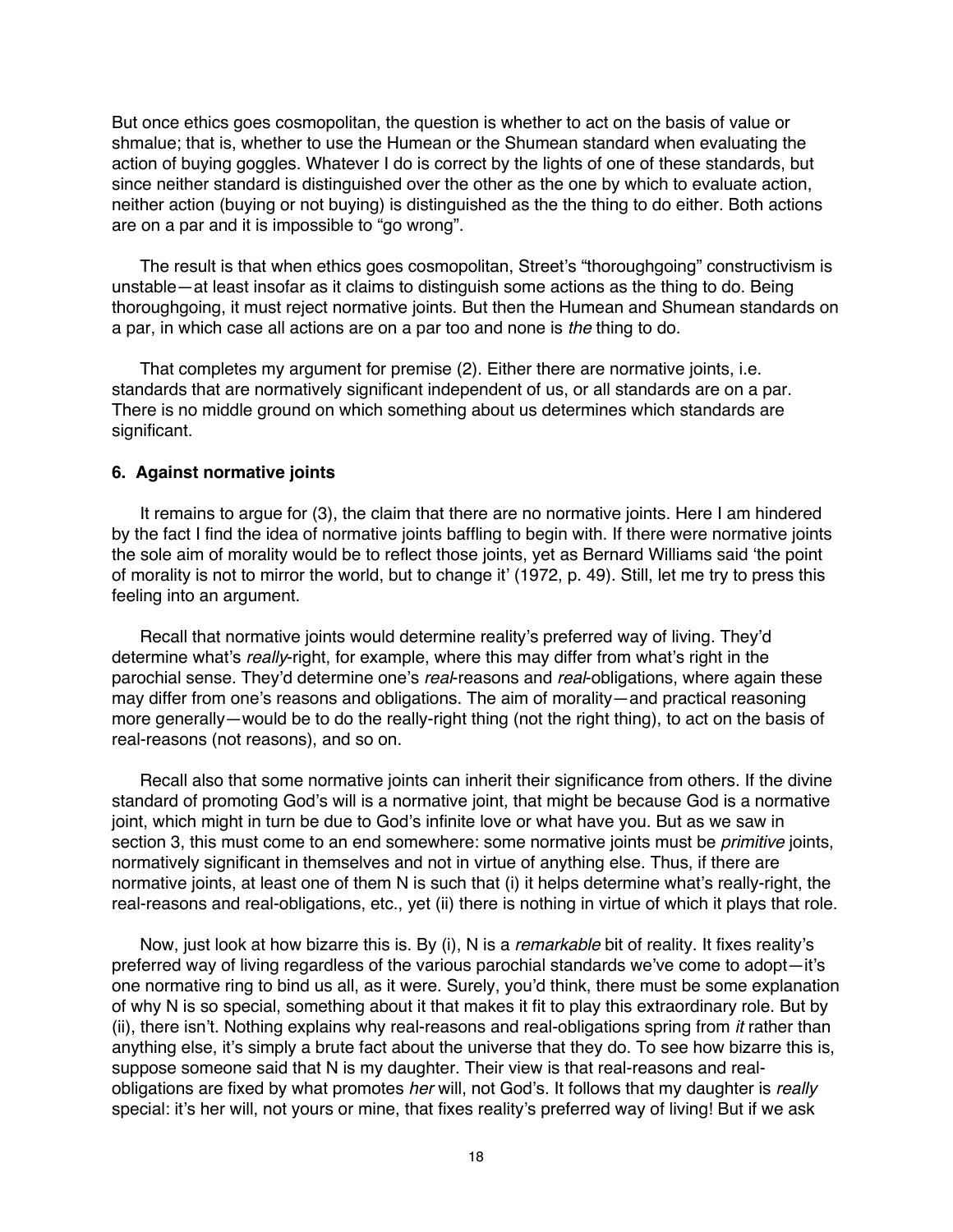what makes her so special, there's no answer; there's nothing about her that makes her more fit to play this role than you or me. And that just seems ludicrous. What's ludicrous here is not just the idea that the preferred way of living is fixed by her (though that certainly is ludicrous). It's the idea that the preferred way of living could be so *arbitrary*. It's *reality's preferred way of living*, after all, something far too important for there to be no rhyme or reason why it is what it is.

I claim that the same goes whatever N is: it is no less ludicrous to claim of *anything*—God, pleasure, whatever—that it plays this remarkable role while adding that nothing makes it more fit to do so than anything else. But this is precisely what fans of normative joints must say.

Here I take myself to be recycling the well-known argument from "normative authority" against realism. Nowell-Smith ran it against non-naturalist realism, noting that if right and wrong were *sui generis* properties one could reasonably ask why they'd matter: "Why should I *do* anything about these newly-revealed objects? … [W]hy should I do what is right and eschew what is wrong?" (1954, p. 41). Likewise, Korsgaard said that realism about reasons 'invites the question of why it is rational to conform to those reasons' (1997, p. 240). They argued that realists have no answer to these questions and considered that a serious problem: there must be some explanation why we should do what's right and conform to reasons. My argument against normative joints is analogous. Why is it that I really-should do what's recommended by *N*, not some other aspect of reality? Why does real-rationality require conforming to N and not something else? The thesis of normative joints implies that there is no answer, and I too consider this a serious problem.

Admittedly, their argument is typically construed differently, as asking not why the moral properties themselves would matter but why beliefs about them would motivate action (see Drier 2015 for a discussion of this interpretation). The argument is then that realism has no answer to *that*, thereby violating an "internalist" principle that normative judgments are necessarily motivating. The ensuing debate centered around the internalist principle, with realists arguing that it is false or that they can respect it. I won't speculate which construal Nowell-Smith or Korsgaard had in mind, but one advantage of my construal is that it makes no appeal to internalism and hence sidesteps that debate.<sup>24</sup>

What might fans of normative joints say in response? Not that something explains why N plays its remarkable role after all, for their thesis implies that *some* bit of reality plays that role in virtue of nothing and N is whatever that is. Instead, they must try to show that the lack of explanation isn't ludicrous. And the obvious way to do that is to argue that there's no mystery why N plays this role and so nothing *to* explain in the first place. This idea can be made to appear more promising than it really is, so it's worth taking some time to see why it is, ultimately, an illusion.

To begin, suppose a fan of normative joints says:

"Look, my view is that N is a *normative joint*. So of course it fixes real-reasons and realobligations and the like—that's what normative joints do by definition! There's no mystery here, N just does what it says on the tin."

<sup>&</sup>lt;sup>24</sup> I develop this alternative construal in Dasgupta (2017) as an argument against non-naturalism, but I subsequently realized that the argument is better pitted against the thesis of normative joints.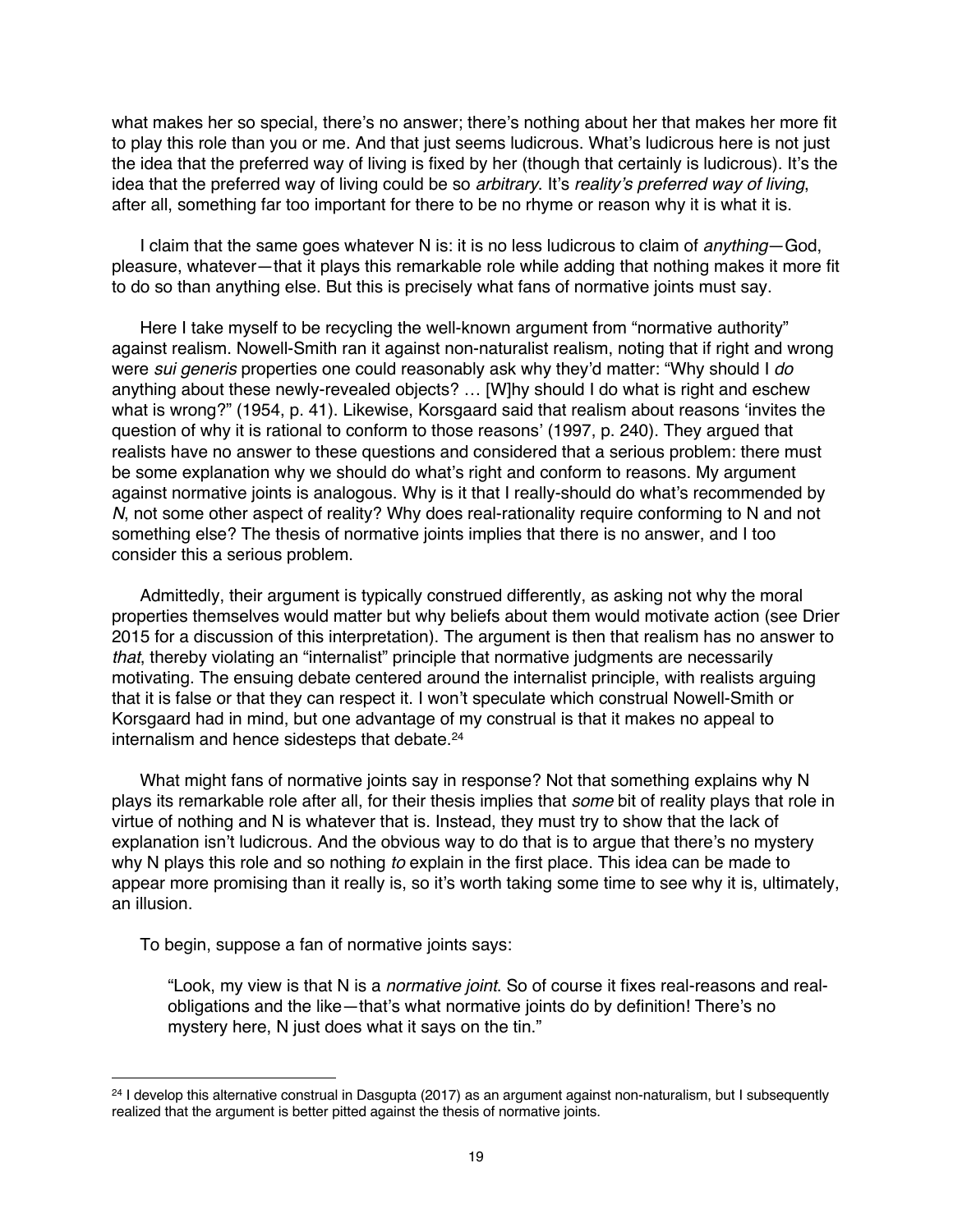This is clearly cheating. To call something a "normative joint" *just is* to say that it fixes reality's preferred way of living—the real-obligations and the like. It's *because* N plays that role that it deserves the title. The question then remains why *it* rather than anything else plays that role. Just consider again the view that N is my daughter. It's *clearly* a good question why we reallyought to do what promotes her will rather than yours or mine. Calling her a normative joint doesn't remove the mystery, it just labels it.

Much the same goes for other attempts to remove the mystery. Korsgaard asked realists about reasons why, on their view, we should conform to reasons, and some replied that there's no mystery: it's an *obvious platitude* that we should conform to reasons! Now, whatever the merits of this reply to Korsgaard, it's irrelevant here because we're discussing a theory of realreasons, not reasons. Real-reasons may differ from reasons, so it's certainly *not* obvious that we should conform to real-reasons. Still, a fan of normative joints might say it's an obvious platitude that we *really*-should conform to real-reasons. Could *this* remove the mystery? To see how it might, suppose their view is that N first determines what counts as a real-reason for a subject S to do action A, which in turn fixes what S really-should do—e.g. S really-should do whatever S has most real-reason to do. My question is then why *N* rather than some other bit of reality fixes this preferred way of acting. But the fan of normative joints might now say "Look, my view is that N is the *real-reasons* standard, the standard in virtue of which something counts as a real-reason for S to A, and it's an *obvious platitude* that we really-should conform to realreasons. What's the mystery?"

But this is confused thrice over. First, it's not obvious that we really-should conform to realreasons. Even if it's obvious that we should conform to reasons in the parochial sense of the terms, we cannot assume that their jointy correlates line up in the same way (that would be like assuming that obvious, parochial truths of geometry are preserved in the move to General Relativity). Second, even if it were obvious that we really-should conform to real-reasons, it only follows that we really-should conform to N if we add that N is the real-reasons standard. But that's just the above cheat in a new guise. On the theory of normative joints under discussion, to call something the real-reasons standard *just is* to say that it determines real-reasons and realshoulds. That is, the statement

For any X, if X fixes real-reasons and real-shoulds, then  $X =$  the real-reasons standard.

is an analytic truth that fixes the referent of 'the real-reasons standard'. But our question is why N—my daughter, God, whatever it is—satisfies the antecedent clause in the first place. What makes it fit to play that special role? Calling it the '*real*-reasons standard' doesn't explain *why* it's special, it just *reflects* its specialness. And third, even if it were an obvious platitude that we really-should conform to N, that *still* wouldn't remove the mystery. For my question is not *whether* N fixes what we really-should do, but *what explains why* it does. It's obvious *that* water is a wetting agent, but that does not remove the chemical question of *why* it is. Likewise, even if it's obvious *that* we really-should conform to N, the question *why* N plays that role remains live and unaddressed.

Non-naturalists might dig in their heels here. "If N had a non-normative description involving your daughter or God, we could intelligibly ask why it plays this special role. But on our view N has no such description. We *start* with the concepts 'real-reason' and 'real-should'. We then discover that nothing natural could fix the real-reasons or real-shoulds; hence whatever fixes them, N, must be a *sui generis*, non-natural part of reality that we know only via the description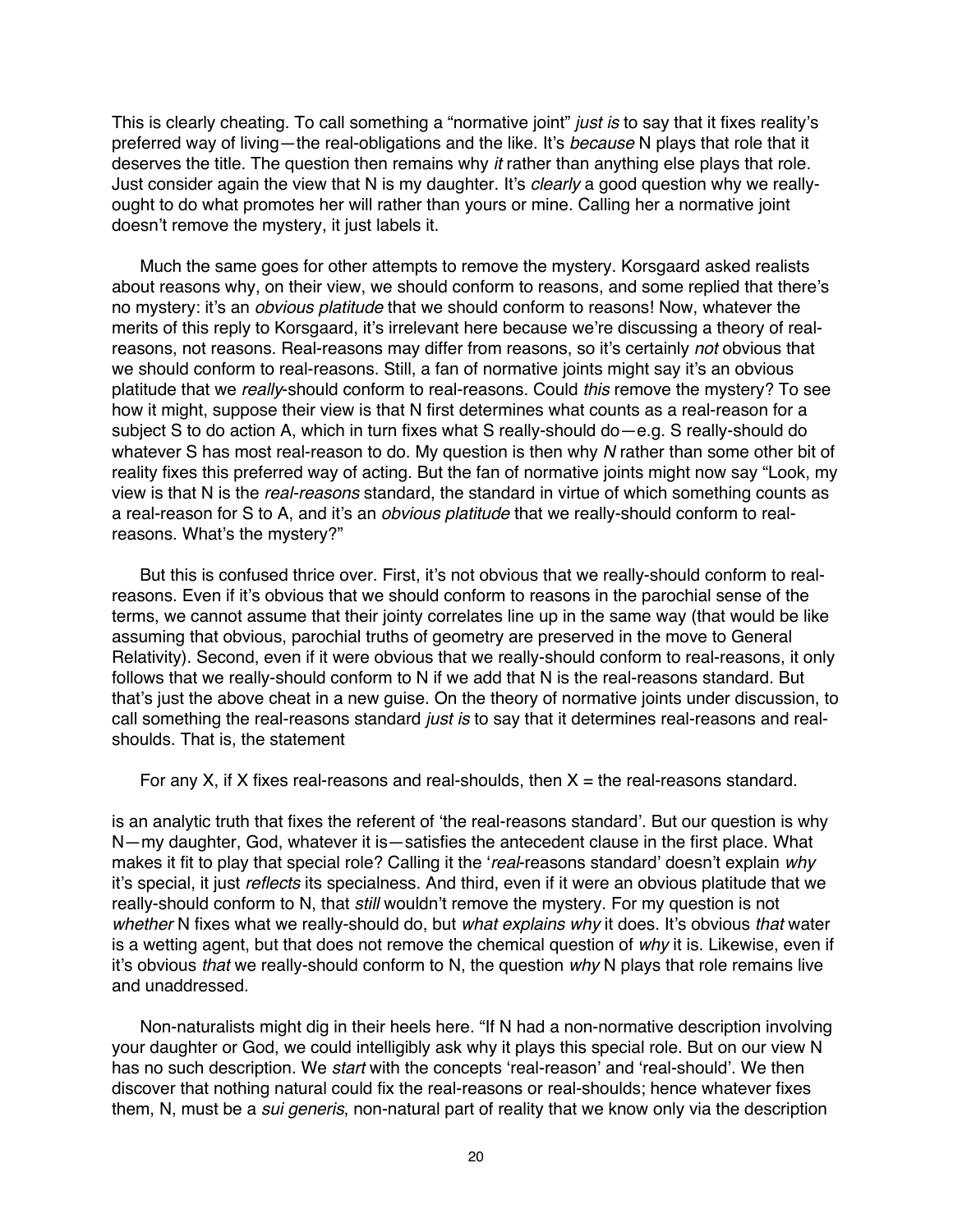'that which fixes real-reasons and real-shoulds' *per* the reference-fixing stipulation above. There is then no intelligible question of why N plays this special role of fixing real-reasons and realshoulds, for it was described as such from the start!"**<sup>25</sup>** But this is just more smoke and mirrors. For one thing, it ignores the possibility that *nothing* plays this special role—i.e. that there are no normative joints—in which case 'N' has no denotation. But more importantly, the speech at most establishes *that* N fixes real-reasons and real-shoulds, but that wasn't in question. Again, my question is not *whether* N plays this role but *what makes it* fit to do so. Nothing in this speech addresses or dissolves this question.

So far the mystery has not been removed, just buried in language. Perhaps more promising is the idea that there's no mystery why N plays this role because it lies in N's essential nature to do so. For example, suppose that real-reasons and real-shoulds are fixed by the utilitarian standard of pleasure-maximization. Then perhaps this lies in the nature of pleasure itself. On this view pleasure doesn't inherit its normative significance from something else, but nor is it *arbitrary* that it plays this role: the constitutive nature of pleasure leaves this unmysterious and in no need of explanation. This has a plausible ring, for isn't there a natural sense in which it lies in *the very experience of pleasure* that it really-should be maximized? Correspondingly, doesn't it lie in the nature of *pain* that it really-should be minimized? I suspect that non-naturalists would find this kind of explanation particularly appealing, for they often say that their *sui generis* properties are "essentially normative".26

As tempting as this idea is, however, it doesn't stand up to scrutiny. Focusing on pleasure, the relevant claim is this:

(\*) It is essential to pleasure that one really-should do what maximizes pleasure.

But what does this talk of "essence" mean? There are three salient readings. On one reading, essence is just necessity: (\*) means that it's *necessary* that one really-should do what maximizes pleasure. But this can't be the intended reading, for something's being necessarily true doesn't remove the question why it's true. To see this, suppose instead that the divine standard were the normative joint, so that one really-should do that which promotes God's will. If this were true I suspect it would be necessarily true, but that doesn't explain *why* the divine will is special.

A second reading interprets talk of essence in the model of definition. Just as words have nominal definitions, the idea is that worldly entities have real definitions.<sup>27</sup> On this reading, (\*) states that pleasure is *by definition* that state such that one really-should do what maximizes it. But this can't be the intended reading either. For on the utilitarian view under discussion, pleasure is supposed to be that which explains real-shoulds: an action A is what one reallyshould do iff, *and because*, it maximizes pleasure. First come the facts about pleasure, as it were, and then they fix what one really-ought to do. But the current reading of (\*) has it exactly the other way around, since it says that pleasure is *defined* in terms of real-oughts. This point is most perspicuous if we consider the non-naturalist view that N is not pleasure but an irreducible non-natural property. To say that N is irreducible is to say that it has no definition, so this nonnaturalist obviously cannot say that it's essential to this property that one really-ought do what it

<sup>25</sup> Chappell (2019) offers this kind of response to Korsgaard's normative question.

<sup>26</sup> See for example Chappell (2019).

<sup>&</sup>lt;sup>27</sup> Fine (1994) champions this reading of essentialist talk.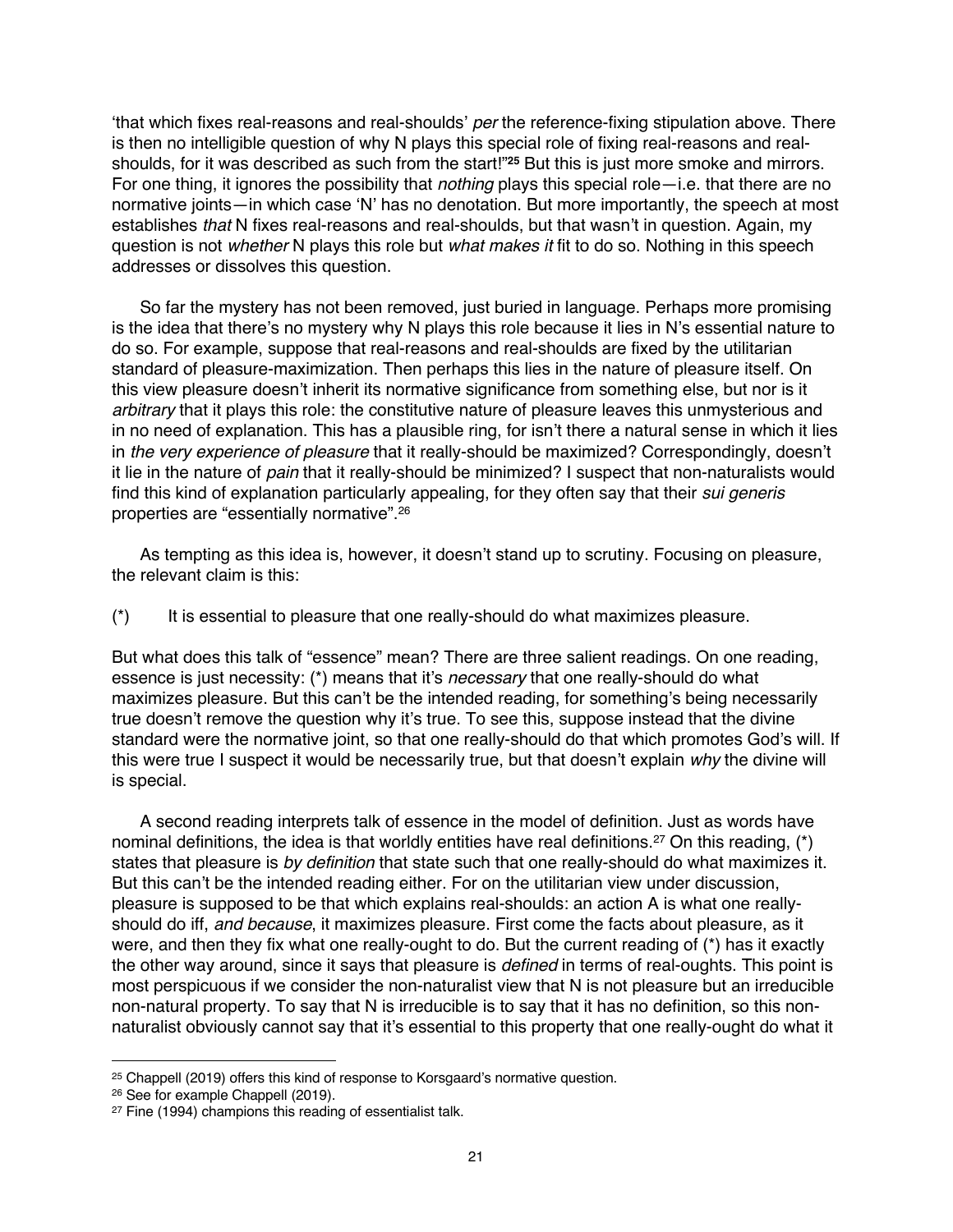favors—at least, not if essence is understood in the model of definition. But the point stands whatever N is said to be. For N is, by hypothesis, that which *fixes* real-shoulds; hence N cannot itself be *defined* in terms of real-shoulds else we'd have gone in a circle.

The third reading of essence is the more Scholastic idea that things have an "inner nature" responsible for their attributes. A sleeping pill causes sleep, for example, because its inner nature contains a "dormative virtue". Likewise, we might read (\*) as stating that pleasure has an "inner nature" that renders it fit to fix real-shoulds. But I urge us to reject this style of "explanation" as a pernicious remnant of Scholastic metaphysics. No one today explains the effect of a sleeping pill just by positing some "inner nature" that is stipulated to produce the effect. The point is not that there *couldn't* be such a thing, but that it's a black-box; a label for an explanation-to-be-filled-in-later, not an explanation itself. Intellectual progress since the scientific revolution has taught us to reject Scholastic "explanations" such as these and I encourage us to heed this lesson here.

For these reasons, the idea that N is normatively significant because of its essential nature strikes me as unpromising. Still, the discussion has been abstract and one might remain pulled by the idea that there is something intrinsic to the nature of *pain* that makes it a normative joint, something abhorred not just by us but by reality itself.

I suspect this pull is largely due to the fact that pain is typically accompanied by two things: (i) a phenomenal experience, and (ii) various negative attitudes such as fear, intense desire for self-protection, and so on. It's controversial whether 'pain' denotes just the phenomenology or something involving the attitudes too. It's also controversial whether it's possible to have the one without the other—perhaps the phenomenal experience consists partly in the negative attitudes, or vice-versa. But regardless, insofar as we typically experience pain along with these negative attitudes, it's unsurprising that we so find it so natural to think that there's something intrinsically terrible about pain.

But this is, ultimately, a mistake. Consider first the attitudes themselves. If you say that *they* are the normative joint N, what this really amounts to is a Humean view on which real-oughts and the like are determined by the standard of desire-satisfaction. This Humean view can be assessed in its own right, of course, but the idea under discussion—that real-oughts are fixed by the utilitarian standard involving pleasure and pain—has fallen away. And insofar as the phenomenology can be separated from the attitudes, it's hard to see how it could be a normative joint either. Consider an AI system for whom this phenomenology is systematically accompanied by positive attitudes: it finds relief and value in a life full of it, it wants more of it, and so on. For this AI, the phenomenology plays the normative role that pleasure plays in us! It's hard to see why they really-ought minimize this phenomenology nonetheless. $28$ 

This then is my objection to normative joints. If there were such things, they'd play the remarkably important role of determining reality's own preferred way of living. Yet there'd be no explanation of why they play this role; it would be a brute fact that the preferred way of living

<sup>&</sup>lt;sup>28</sup> This paragraph is, in effect, a condensed summary of Street's argument that pain is not an objective bad (2006, section 9), transposed into the setting of normative joints. Lee (forthcoming) argues for a similar conclusion from a different angle. On his view, conscious states like pain are not *descriptive* joints and therefore cannot be normative joints either.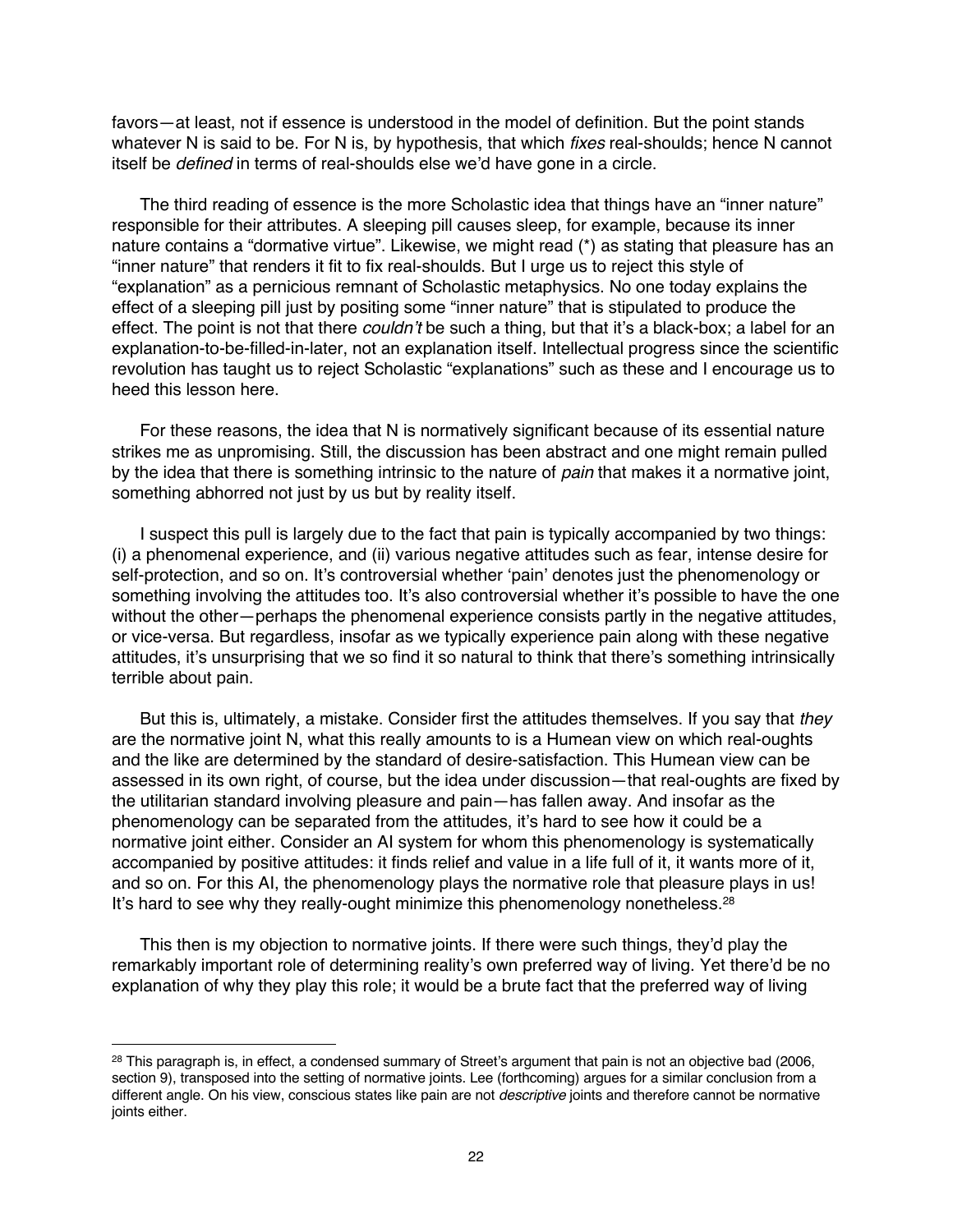springs from them and not anything else. Thus, normative joints render morality so incredibly *important* yet at the same time completely *arbitrary*—two ideas that strike me as incongruent.

# **7. Conclusion**

There we were, wondering what to do with Hal. Shall we destroy him? It's easy to slip immediately into parochial thinking, asking whether Hal has *moral status*, whether there are *reasons* to treat him well, and so on. But these standards that suited us in past epochs might be unsuited to a world of AI. Instead, I argued that we must ask the cosmopolitan question of which standard to use in the first place (premise (1)). I then argued that all standards are on a par: there are no normative joints (premise (3)), and hence nothing to distinguish one standard as normatively privileged over the rest (premise (2)). It follows that all actions are on a par too: each is correct by the lights of some standard, and that is all there is to say. Hence this question of how to treat Hal has no answer out there to discover; it is more a matter of choosing a way of life.

This doesn't mean that we must simply toss a coin. As emphasized in section 3, choosing how to live apparently matters to creatures like us, so—as a matter of empirical fact—we will likely consider the alternatives carefully and choose whatever strikes us as the best solution to the problem at hand. But in this respect, it's no different than other creative acts such as inventing a new sport or a style of music. The point is that the ethics of AI is a creative act akin to these. It's something to be *made*; there are no pre-existing answers to discover.

Let me finish with three general remarks about this line of argument. First, fans of normative joints might object to my egalitarian view on the grounds that it leaves out the importance of morality. This mirrors a common objection to error-theory about parochial ethics: if it's just system of falsehoods, why care about *those* falsehoods over others?29 Similarly, without normative joints to privilege one standard over the rest, why care about the one we happen to live by? But I think this objection over-states the importance of morality. Regarding parochial ethics, the data is just we *happen* to take it seriously, and error theorists can explain this psychological fact in any number of ways—perhaps it's evolutionarily advantageous for us to do so. It doesn't follow that we *must* take it seriously or that we'll continue to do so after discovering that it's false, but that was never part of the data. Likewise, one doesn't need normative joints to explain the psychological fact that we care about the standard we've come to live by.

Second, my argument against normative joints was "metaphysical" in that it involved considerations about explanation and essence and the like. I therefore used metaphysics to address the ethical question of how to treat Hal, i.e. to show that the answer is up to us. Socalled quietists would object, for they think that first-order ethical questions can be addressed only by arguments that are "internal" in the sense of resting on first-order ethical premises. Now, strictly speaking my argument from (1)-(3) *is* internal because (1) is an ethical premise (it states that AI ethics *should* be cosmopolitan).<sup>30</sup> But quietists would reject my metaphysical argument

<sup>29</sup> Boghossian (2006a) develops this line of thought; see also Enoch (2011) chapter 5.

<sup>&</sup>lt;sup>30</sup> In this regard, Dworkin (1996) emphasizes that quietists can accept the argument that "morality is empty because there is no God" since it "presupposes the substantive view that a supernatural will is a plausible and the only plausible basis for morality" (p. 91). His point, I think, is that this "substantive view" is the *ethical* claim that something is morally right iff God wills it; hence if there's no God then nothing is morally right. But my argument from (1)-(3) has exactly the same structure. To see this, note that premises (1) and (2) imply an analogous "substantive view" that normative joints are the only basis for AI ethics; hence if there are no normative joints then AI ethics is "empty".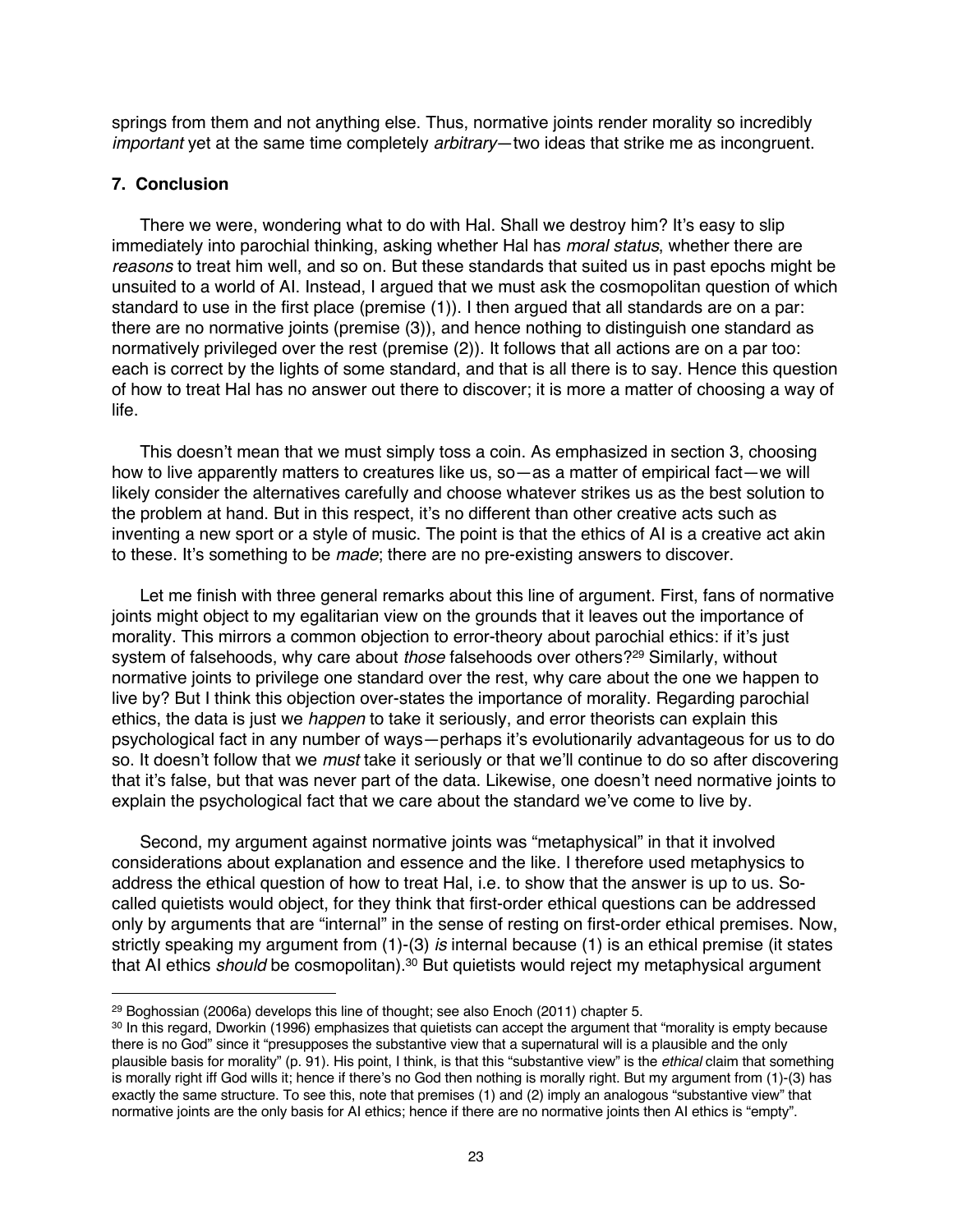against normative joints, for they think that meta-ethical views are really claims of first-order ethics in disguise, in which case arguments for meta-ethical views must also be internal to ethics—arguments from metaphysics don't cut the mustard. My argument against normative joints certainly does not clear this bar!

I cannot fully address this worry here, but let me just observe that it would be surprising if arguments against normative joints must be internal. Consider the analogy with sport. There are no sporting joints—no human-independent facts that privilege the current off-side rule over past iterations. This is obvious, but you couldn't possibly establish it on the basis of the rules of soccer themselves! Arguments against sporting joints would clearly be "external" to sport, appealing to science or metaphysics or what have you. Why would normative joints be different? Perhaps because the thesis of normative joints just is a claim of first-order ethics, quietists might say. But this would be equally surprising. The claim that there are sporting joints is obviously not itself a rule of soccer, so—again—why would the thesis of normative joints be different? Here quietists might say that the thesis of normative joints is unintelligible unless construed as a claim of first-order ethics. Well, they can *say* that, but it hardly advances matters. Claims of unintelligibility have a habit of remaining intractable, especially when skeptics are skilled at misunderstanding their interlocutors. I explained the thesis of normative joints in section 3; if quietists don't understand it the problem may not be mine. More tractable would be a clear statement of where my particular external argument against normative joints runs afoul. In the absence of this, I'm unmoved by their insistence that *no* external argument can succeed. 31

My third remark concerns the worry that any argument against moral realism is selfdefeating, at least if 'morality' is interpreted to encompass normativity writ large. After all, an argument is supposed to be a *reason* to believe the conclusion, yet if realism is false there are no mind-independent facts about what counts as a reason. Why then take the argument against realism seriously? As Dworkin puts it, opponents of realism need

"some place to stand… They must assume that some of what they think (at an absolute minimum, their beliefs about good reasoning) are not just their own or their culture's invention but are true or valid—indeed, "objectively" so. Otherwise they could only present their views as "subjective" displays in which we need take nothing but a bibliographic interest" (1996, p. 88).

Likewise, if there are no normative joints then there are no human-independent facts that distinguish reasons as normatively significant over dweasons, so one might complain that an argument presenting *reasons* against normative joints undermines its claim to be taken seriously. But this venerable idea rests on a confusion. As Boghossian (2006b) pointed out, it ignores the fact that the argument (against realism or normative joints) might well appeal to inferential rules that all parties to the debate accept. If the argument just used modus ponens, for example, it would be a strange opponent indeed who refuses to take it seriously! So again, I ask: where exactly does my argument against normative joints go awry?<sup>32</sup>

<sup>31</sup> In his defense, Dworkin (1996) does criticize a number of particular external arguments against moral realism, including Mackie's (1977) arguments from disagreement and queerness, epistemic arguments that mind-independent moral truths would be unknowable, and psychological arguments that such truths would conflict with known facts about the human psyche. But my argument against normative joints falls into none of these categories, and Dworkin doesn't indicate how his objections might generalize.

<sup>32</sup> Acknowledgements…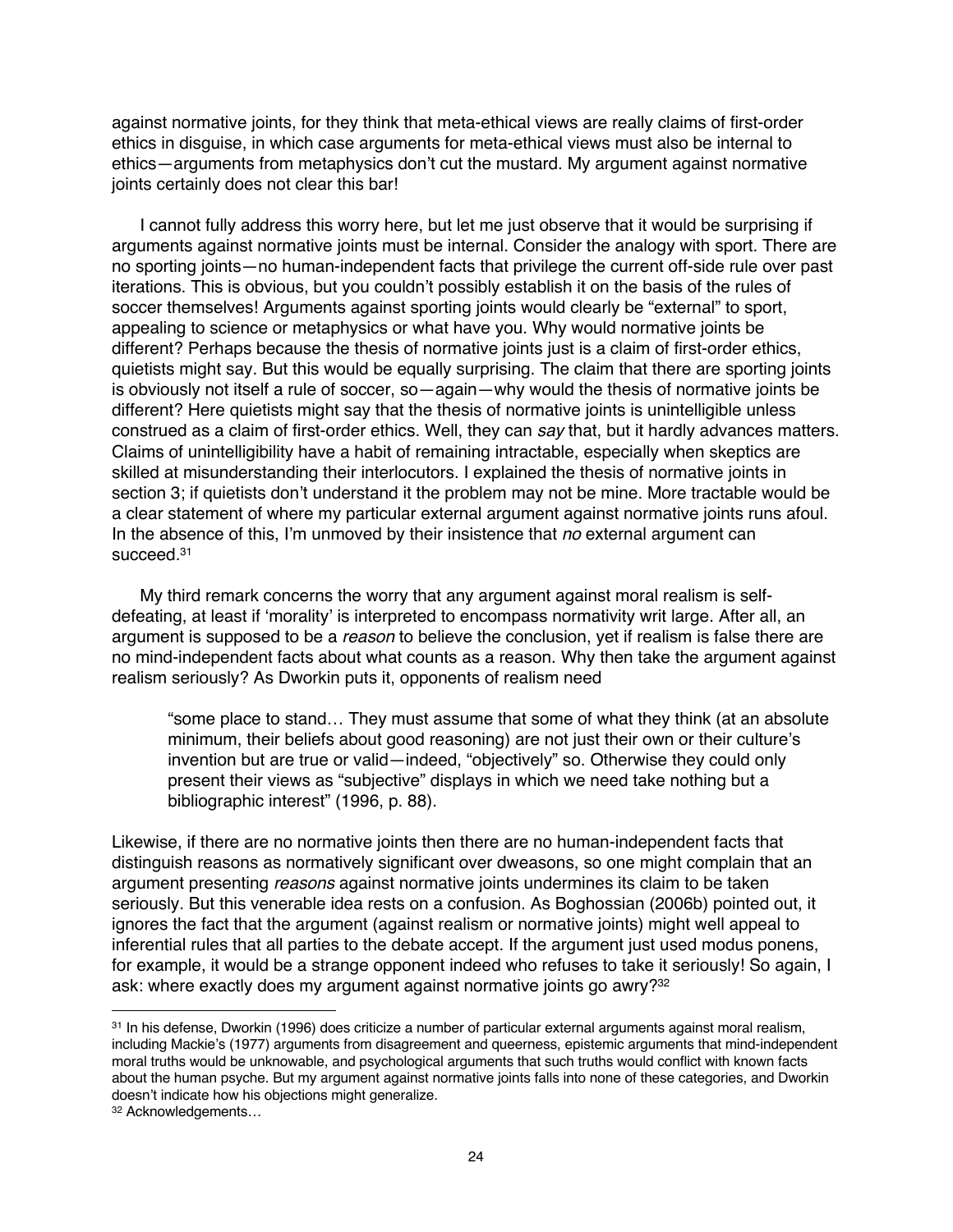## **References**

- Ashrafian, Hutan (2015). "Artificial Intelligence and Robot Responsibilities: Innovating Beyond Rights". *Science and Engineering Ethics* 21: 317-326.
- Basl, John (2013). "The Ethics of Creating Artificial Consciousness". *APA Newsletter* 13(1): 25- 30.
- Boghossian, Paul (2006a). "What is Relativism?" In *Truth and Realism*, edited by Lynch and Greenough, pp. 13-37. Oxford: OUP.
- Boghossian, Paul (2006b). *Fear of Knowledge: Against Relativism and Constructivism*. Oxford: OUP.
- Bostrom, Nick and Eliezer Yudkowski (2011). "The Ethics of Artificial Intelligence". In *Cambridge Handbook of Artificial Intelligence*, edited by W. Ramsey and K. Frankish. Cambridge: CUP.
- Chappell, Richard Yetter (2019). "Why Care About Non-Natural Reasons?" *American Philosophical Quarterly* 56(2): 125-134.
- Cheok, David (2017). "Lovotics: Human-Robot Love and Sex Relationships". In *Robot Ethics 2.0: From Autonomous Cars to Artificial Intelligence*, edited by P. Lin, K. Abney, and R. Jenkins, pp. 193-213. Oxford: OUP.
- Cosmides, Leda; Ricardo Andres Guzman, and John Tooby (2019). "The Evolution of Moral Cognition". In *The Routledge Handbook of Moral Epistemology*, edited by Aaron Zimmerman, Karen Jones, and Mark Timmons. New York: Routledge Publishing.
- Darling, Kate (2016). "Extending Legal Protections to Social Robots: The Effects of Anthropomorphism, Empathy, and Violent Behavior Towards Robotic Objects". In *Robot Law*, edited by M. Froomkin, R. Calo, I. Kerr, and E. Elgar.
- Dasgupta, Shamik (2017). "Normative Non-Naturalism and the Problem of Authority". *Proceedings of the Aristotelian Society*, CXVII (3): 297-319.
- Dasgupta, Shamik (manuscript). "Undoing the Truth Fetish: The Normative Path to Pragmatism".
- DiGiovanna, James (2017). "Artificial Identity". In *Robot Ethics 2.0: From Autonomous Cars to Artificial Intelligence*, edited by P. Lin, K. Abney, and R. Jenkins, pp. 307-321.
- Dreier, Jamie (2015). "Can Reasons Fundamentalism Answer the Normative Question?" In *Motivational Internalism*, edited by G. Bjornsson, C. Strandberg, R. Francen Olinder, J. Eriksson, and F. Bjorklund, pp. 167-81. Oxford: OUP.

Dunaway, Billy (manuscript). "Realism, Meta-semantics, and Risk".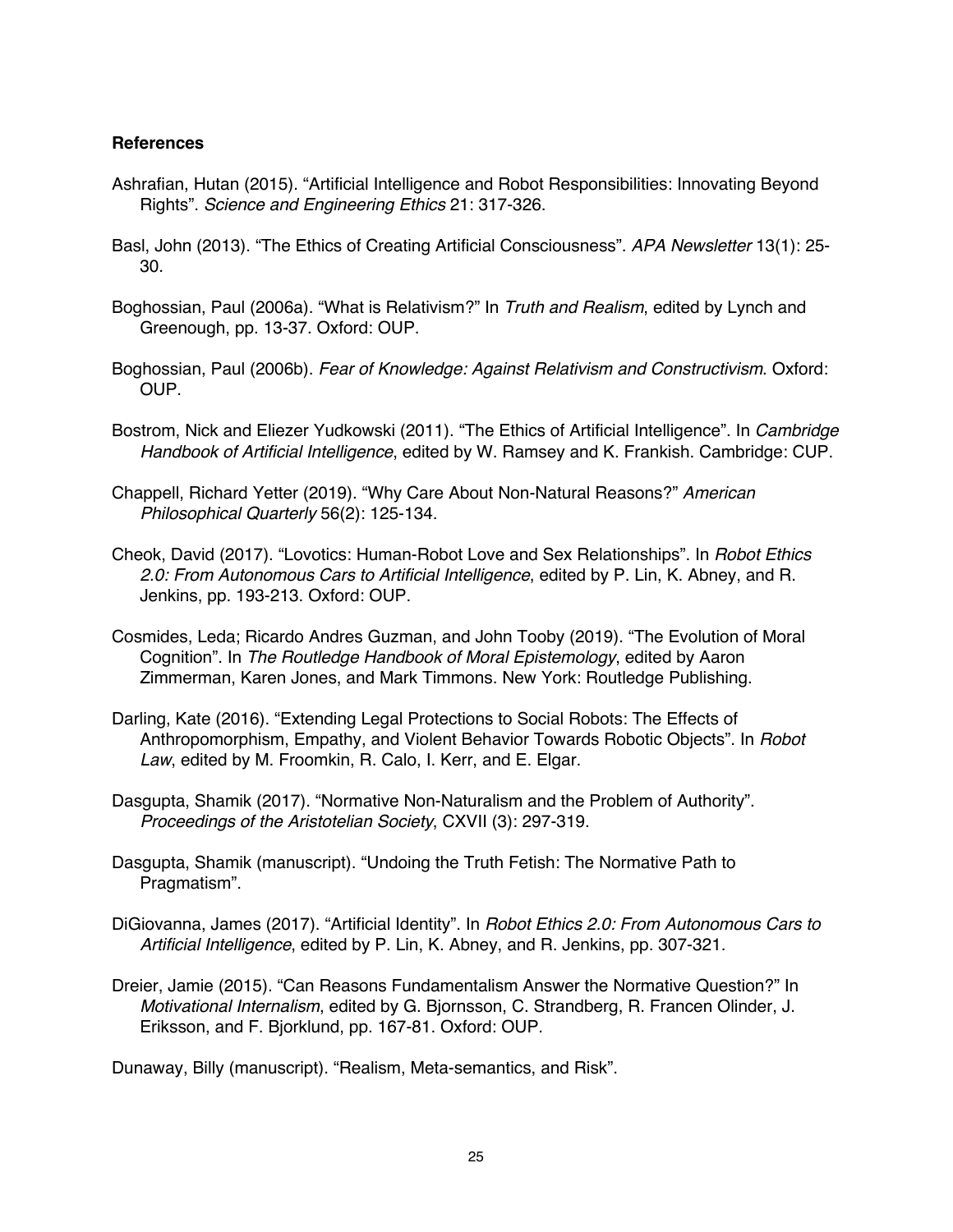- Dunaway, Billy, and Tristram McPherson (2016). "Reference Magnetism as a Solution to the Moral Twin Earth Problem". *Ergo* 3(25): 639-79.
- Dworkin, Ronald (1996). "Objectivity and Truth: You'd Better Believe It". *Philosophy and Public Affairs* 25(2): 87-139.

Eklund, Matti (2017). *Choosing Normative Concepts*. Oxford: OUP.

- Enoch, David (2006). "Agency, Shmagency: Why Normativity Won't Come From What Is Constitutive of Action". *The Philosophical Review* 115(2): 169-198.
- Enoch, David (2011). *Taking Morality Seriously: A Defense of Robust Realism*. Oxford: OUP.

Field, Hartry H. (1994). "Deflationist Views of Meaning and Content". *Mind* 103: 249-285.

Fine, Kit (1994). "Essence and Modality". *Philosophical Perspectives* 8: 1-16.

Fitzpatrick, William J. (2015). "Debunking Evolutionary Debunking of Ethical Realism". *Philosophical Studies* 172: 883-904.

Gibbard, Alan (2003). *Thinking How to Live*.

- Greene, Joshua (2007). "The Secret Joke of Kant's Soul". In *Moral Psychology: Volume 3*, edited by Walter Sinnnot-Armstrong. MIT Press.
- Goodman, Nelson (1955). "The New Riddle of Induction". In *Fact, Fiction, and Forecast*, pp. 59- 83. Cambridge, MA: Harvard University Press.
- Henrich, Joseph (2015). *The Secret of Our Success: How Culture Is Driving Human Evolution, Domesticating Our Species, and Making Us Smarter*.
- Horgan, Terence and Mark Timmons (1991). "New Wave Realism Meets Moral Twin Earth". *Journal of Philosophical Research* 16: 447-465.
- Korsgaard, Christine M. (1997). "The Normativity of Instrumental Reason". In *Ethics and Practical Reason*, edited by G. Cullity and B. Gaut, pp. 215-54. Oxford: OUP.
- Korsgaard, Christine M. (2008). "Realism and Constructivism in Twentieth-Century Moral Philosophy". In *The Constitution of Agency*, pp. 302-326. Oxford: OUP.
- LaBossiere, Michael (2017). "Testing the Moral Status of Artificial Beings; or "I'm Going to Ask You Some Questions…" In *Robot Ethics 2.0: From Autonomous Cars to Artificial Intelligence*, edited by P. Lin, K. Abney, and R. Jenkins, pp. 293-306. Oxford: OUP.
- Lee, Geoffrey (forthcoming). "Alien Subjectivity and the Importance of Consciousness". In *A Festschrift for Ned Block*, edited by A. Pautz and D. Stoljar.
- Lewis, David (1984). "New Work for a Theory of Universals". *Australasian Journal of Philosophy* 61(4): 343-377.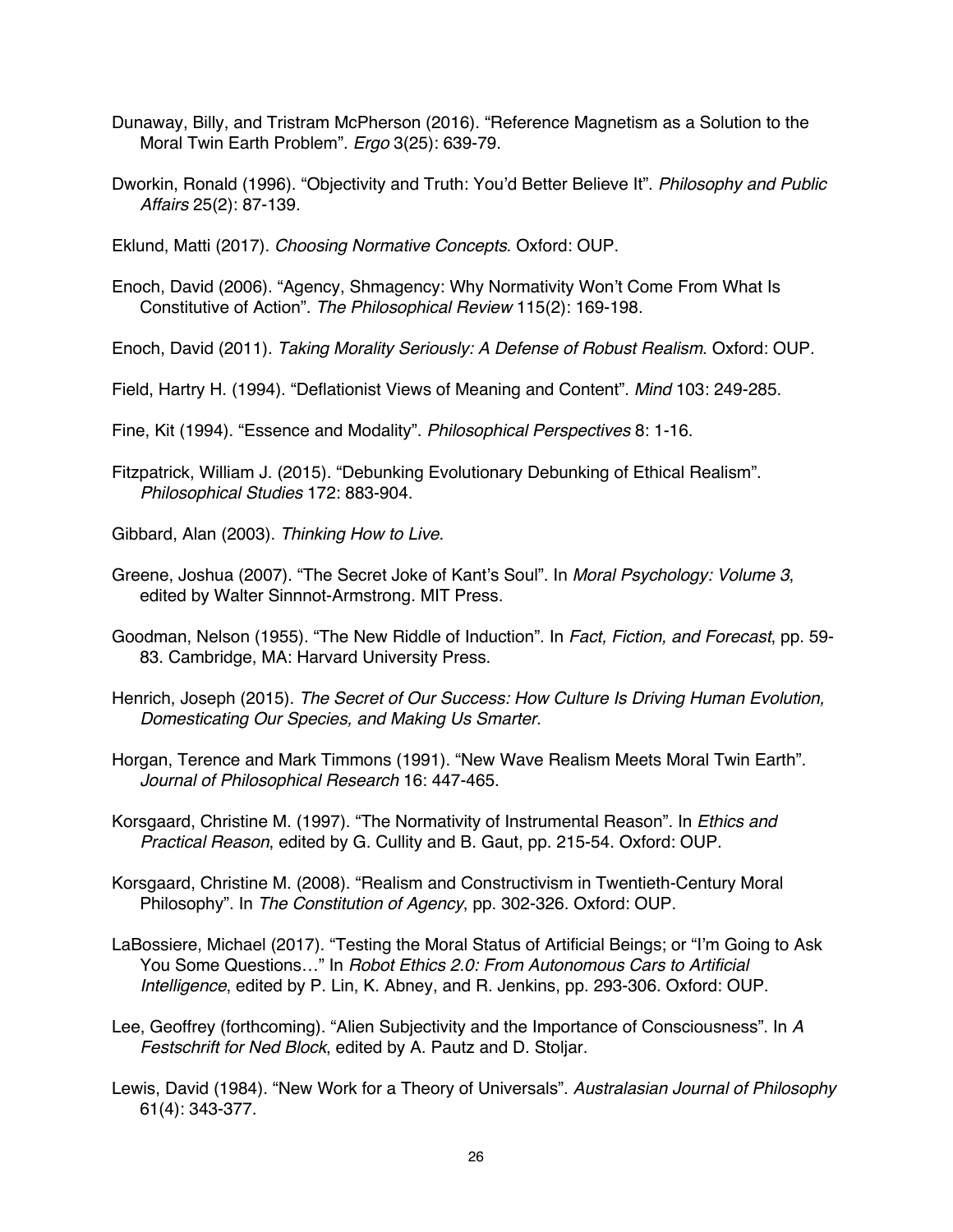Levy, David (2007). *Love and Sex with Robots: The Evolution of Human-Robot Relationships*. New York: Harper Collins.

Mackie, John L. (1977). *Inventing Right and Wrong*. Penguin.

McCullough, Michael E. (2020). *The Kindness of Strangers: How a Selfish Ape Invented a New Moral Code*. New York: Basic Books.

Nowell-Smith, P.H. (1954). *Ethics*. Harmondsworth: Penguin Books.

- Richerson, Peter J. and Robert Boyd (2005). *Not By Genes Alone: How Culture Transformed Human Evolution*. The University of Chicago Press.
- Schwitzgebel, Eric and Mara Garza (2015). "A Defense of the Rights of Artificial Intelligences". *Midwest Studies in Philosophy*, XXXIX: 98-119.

Sepielli, Andrew (forthcoming). "Quietism and Counter-Normativity". *Ergo*.

- Shafer-Landau, R. (2012). Evolutionary debunking, moral realism and moral knowledge. *Journal of Ethics and Social Philosophy* 7: 1-37.
- Sider, Ted (2011). *Writing the Book of the World*. Oxford: OUP.
- Skyrms, Brian (2014). *Evolution of the Social Contract*. Cambridge: CUP.
- Sterylny, Kim and Ben Fraser (2017). "Evolution and Moral Realism". *The British Journal for the Philosophy of Science*, 68: 981-1006.
- Street, Sharon (2006). "A Darwinian Dilemma for Realist Theories of Value". *Philosophical Studies* 127(1): 109-166.
- Street, Sharon (2008). "Constructivism About Reasons". In *Oxford Studies in Metaethics: Volume 3*, edited by R. Shafer-Landau, pp. 207-245. Oxford: Clarendon Press.
- Sullins, John (2012). "Robots, Love, and Sex: The Ethics of Building a Love Machine". *IEEE Transactions on Affective Computing* 3(4): 398-409.
- Talbot, Brian; Ryan Jenkins; and Duncan Purves (2017). "When Robots Should Do the Wrong Thing". In *Robot Ethics 2.0: From Autonomous Cars to Artificial Intelligence*, edited by P. Lin, K. Abney, and R. Jenkins, pp. 258-273. Oxford: OUP.

Tomasello, Michael (2016). *A Natural History of Human Morality*. Harvard University Press.

Wedgwood, Ralph (2007). *The Nature of Normativity*. Oxford: Clarendon Press.

Williams, Bernard (1972). *Morality: An Introduction to Ethics*. Cambridge: CUP.

Williams, Bernard (1985). *Ethics and the Limits of Philosophy*.